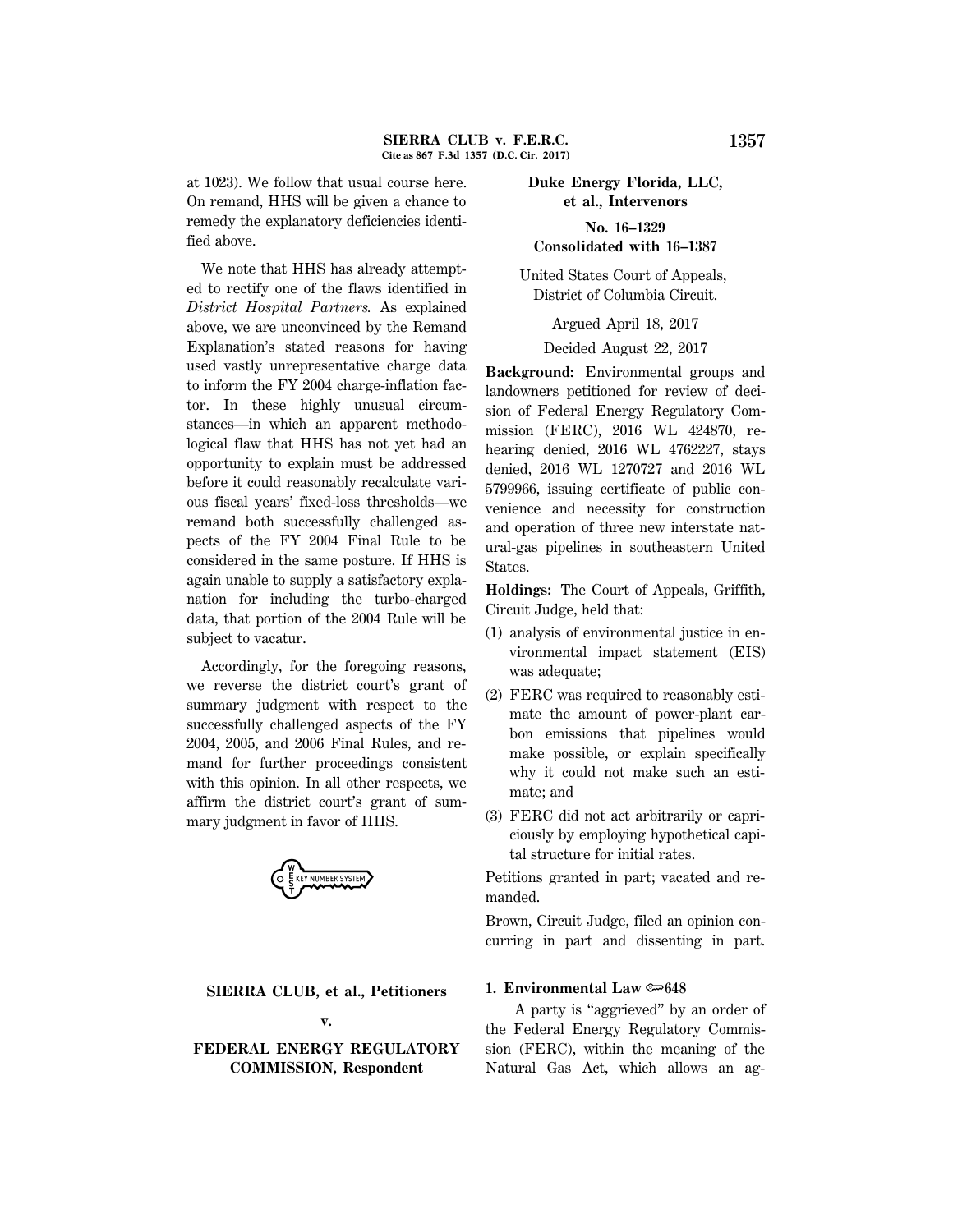grieved party to petition for review by the Court of Appeals, if the party challenges the order under the NEPA and asserts an environmental harm. Natural Gas Act § 19(a, b), 15 U.S.C.A. § 717r(a, b); National Environmental Policy Act of 1969, § 2 et seq., 42 U.S.C.A. § 4321 et seq.

See publication Words and Phrases for other judicial constructions and definitions.

# **2.** Gas ∞9

A landowner forced to choose between selling to a developer certified by the Federal Energy Regulatory Commission (FERC) for construction of a natural gas pipeline, and undergoing eminent domain proceedings, is ''aggrieved,'' within meaning of Natural Gas Act, which allows a party aggrieved by a FERC order to petition for review by the Court of Appeals. Natural Gas Act §§ 17(h), 9(a, b), 15 U.S.C.A. §§ 717f(h), 717r(a, b).

See publication Words and Phrases for other judicial constructions and definitions.

## **3. Federal Civil Procedure**  $\approx$  **103.2, 103.3**

A party invoking federal-court jurisdiction has the burden to establish Article III standing, by showing that she has suffered an injury in fact that is fairly traceable to the challenged action of the defendant and likely to be redressed by a favorable judicial decision. U.S. Const. art. 3, § 2, cl. 1.

## **4.** Associations  $\approx 20(1)$

An association has Article III standing to sue on behalf of its members if at least one member would have standing to sue in her own right, the organization is suing to vindicate interests germane to its purpose, and nothing about the claim asserted or the relief requested requires an individual member to be a party. U.S. Const. art. 3, § 2, cl. 1.

#### **5.** Associations  $\mathcal{L}(1)$

An association can establish its Article III standing, on a petition for direct judicial review of agency action, by having its individual members submit affidavits to accompany the association's opening brief. U.S. Const. art. 3, § 2, cl. 1.

## **6. Environmental Law** O**652**

Affidavits from members of environmental group established injury-in-fact element for group's Article III standing to petition under Natural Gas Act for judicial review of decision of Federal Energy Regulatory Commission (FERC) issuing certificate of public convenience and necessity for construction and operation of three new interstate natural-gas pipelines in southeastern United States, which certification was based on allegedly inadequate environmental impact statement (EIS); affidavits explained how pipeline project would harm members' concrete aesthetic and recreational interests. U.S. Const. art. 3, § 2, cl. 1; Natural Gas Act §§ 7, 19(a, b), 15 U.S.C.A. §§ 717f, 717r(a, b); National Environmental Policy Act of 1969 § 102(2)(C), 42 U.S.C.A. § 4332(2)(C).

#### **7. Environmental Law**  $\approx 652$

Article III standing of environmental group, to petition under Natural Gas Act for judicial review of decision of Federal Energy Regulatory Commission (FERC) issuing certificate of public convenience and necessity for construction and operation of three new interstate natural-gas pipelines in southeastern United States, which certification was based on allegedly inadequate environmental impact statement (EIS), extended to objecting to any deficiency in EIS, even if the deficiency was not tied to specific injuries to group's members, which injuries supported injuryin-fact element for group's Article III standing; injuries to members' aesthetic and recreational interests were caused by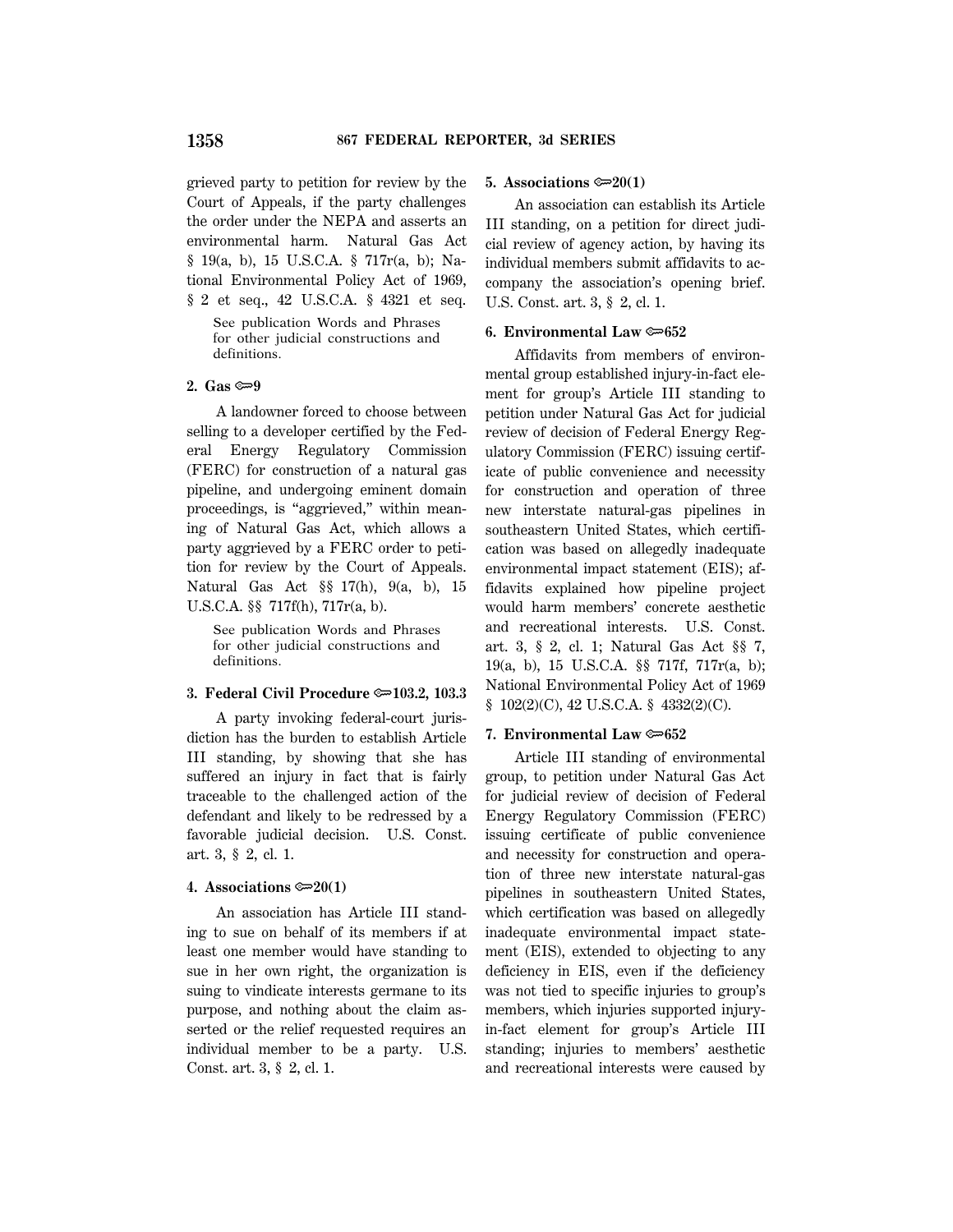allegedly unlawful certification, and those injuries would be redressed by vacatur of certification order based on any defect in EIS. U.S. Const. art. 3, § 2, cl. 1; Natural Gas Act §§ 7, 19(a, b), 15 U.S.C.A. §§ 717f, 717r(a, b); National Environmental Policy Act of 1969 § 102(2)(C), 42 U.S.C.A. § 4332(2)(C).

#### 8. Gas  $\approx 9$

Environmental group satisfied redressability requirement for Article III standing to petition under Natural Gas Act for review of decision of Federal Energy Regulatory Commission (FERC) issuing certificate of public convenience and necessity for construction and operation of three new interstate natural-gas pipelines in southeastern United States, which petition asserted that FERC used an arbitrary and capricious methodology in determining initial rates for one of the pipelines; a finding that FERC failed to justify its approach would lead the Court of Appeals to hold unlawful and set aside the certificate, which would in turn redress the environmentally-based injuries of group's members, which injuries supported injury-infact element for group's Article III standing. U.S. Const. art. 3, § 2, cl. 1; 5 U.S.C.A. § 706(2); Natural Gas Act §§ 7, 19(a, b), 15 U.S.C.A. §§ 717f, 717r(a, b).

# **9. Environmental Law**  $\approx 652$ **, 656**

# **Gas** O**9**

Order of Federal Energy Regulatory Commission (FERC), issuing certificate of public convenience and necessity for construction and operation of three new interstate natural-gas pipelines in southeastern United States, was not severable with respect to the three pipelines, and thus, even if, with respect to one of the pipelines, no member of environmental group or no landowner suffered an injury-in-fact, for purposes of Article III standing to petition for judicial review, entire certification order would be vacated if group or landowners succeeded on merits of challenges to environmental impact statement (EIS) or initial rates set by FERC; FERC had treated pipelines as single, integrated proposal since the beginning of its environmental review, and that characterization carried through to certification order. U.S. Const. art. 3, § 2, cl. 1; Natural Gas Act §§ 7, 19(a, b), 15 U.S.C.A. §§ 717f, 717r(a, b); National Environmental Policy Act of 1969 § 102(2)(C), 42 U.S.C.A. § 4332(2)(C).

# **10. Administrative Law and Procedure** O**813**

On judicial review, the question whether an agency order is severable turns on the agency's intent, and where there is substantial doubt that the agency would have adopted the same disposition regarding the unchallenged portion if the challenged portion were subtracted, partial affirmance is improper.

## **11. Environmental Law** O**579**

An environmental impact statement (EIS) has two purposes: it forces the agency to take a hard look at the environmental consequences of its actions, including alternatives to its proposed course, and it ensures that these environmental consequences, and the agency's consideration of them, are disclosed to the public. National Environmental Policy Act of 1969 § 102(2)(C), 42 U.S.C.A. § 4332(2)(C).

## **12. Environmental Law** O**586**

NEPA directs agencies, when preparing an environmental impact statement (EIS), only to look hard at the environmental effects of their decisions, and not to take one type of action or another, and thus, NEPA is primarily information-forcing. National Environmental Policy Act of 1969 § 102(2)(C), 42 U.S.C.A. § 4332(2)(C).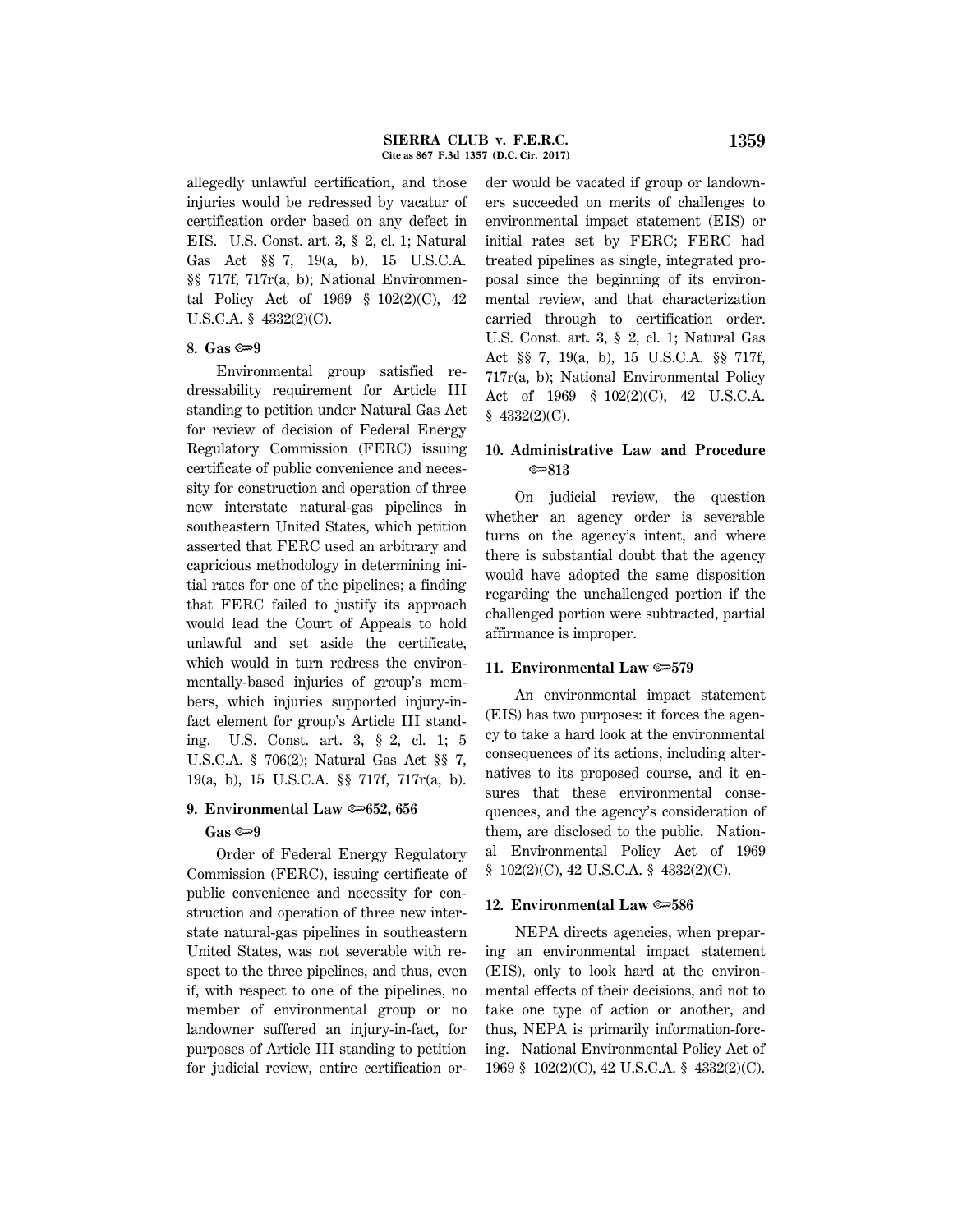## **13. Environmental Law**  $\approx 633, 689$

Because NEPA does not create a private right of action with respect to an agency's preparation of an environmental impact statement (EIS), the Court of Appeals can entertain NEPA-based challenges only under the Administrative Procedure Act (APA) and its deferential standard of review, and the Court of Appeals simply ensures that the agency has adequately considered and disclosed the environmental impact of its actions and that its decision is not arbitrary or capricious, without flyspecking an agency's environmental analysis by looking for any deficiency, no matter how minor. 5 U.S.C.A. § 706; National Environmental Policy Act of 1969 § 102(2)(C), 42 U.S.C.A. § 4332(2)(C).

## **14. Environmental Law** O**599, 601**

An environmental impact statement (EIS) is deficient, and the agency action it undergirds is arbitrary and capricious, if the EIS does not contain sufficient discussion of the relevant issues and opposing viewpoints, or if it does not demonstrate reasoned decisionmaking. National Environmental Policy Act of 1969 § 102(2)(C), 42 U.S.C.A. § 4332(2)(C).

#### **15. Environmental Law**  $\approx 599$

Under NEPA's rule of reason, the overarching question regarding the adequacy of an environmental impact statement (EIS) is whether its deficiencies are significant enough to undermine informed public comment and informed decisionmaking. National Environmental Policy Act of 1969 § 102(2)(C), 42 U.S.C.A. § 4332(2)(C).

#### **16. Environmental Law** O**599**

Like the other components of an environmental impact statement (EIS), an environmental justice analysis is measured against the arbitrary-and-capricious standard, and the analysis must be reasonable and adequately explained, but the agency's choice among reasonable analytical methodologies is entitled to deference. National Environmental Policy Act of 1969 § 102(2)(C), 42 U.S.C.A. § 4332(2)(C).

## **17. Environmental Law** O**599**

In preparing an environmental impact statement (EIS), an agency is not required to select the course of action that best serves environmental justice, only to take a hard look at environmental justice issues. National Environmental Policy Act of 1969 § 102(2)(C), 42 U.S.C.A. § 4332(2)(C).

## **18. Environmental Law**  $\infty$ **604(5)**

Analysis of environmental justice, by Federal Energy Regulatory Commission (FERC), was adequate, in environmental impact statement (EIS) for three new interstate natural-gas pipelines in southeastern United States; EIS discussed intensity, extent, and duration of pipelines' environmental effects and also separately discussed fact that those effects would disproportionately fall on environmentaljustice communities, but concluded that various feasible alternatives would affect relatively similar percentage of environmental justice populations, so that preferred route would not have disproportionate impact on those populations. Natural Gas Act § 7, 15 U.S.C.A. § 717f; National Environmental Policy Act of 1969 § 102(2)(C), 42 U.S.C.A.  $$4332(2)(C).$ 

#### **19. Environmental Law**  $\approx 604(5)$

Analysis of environmental justice, by Federal Energy Regulatory Commission (FERC), in environmental impact statement (EIS) for three new interstate natural-gas pipelines in southeastern United States, was adequate with respect to constructing a compressor station in an African American neighborhood in a county that already had numerous pollution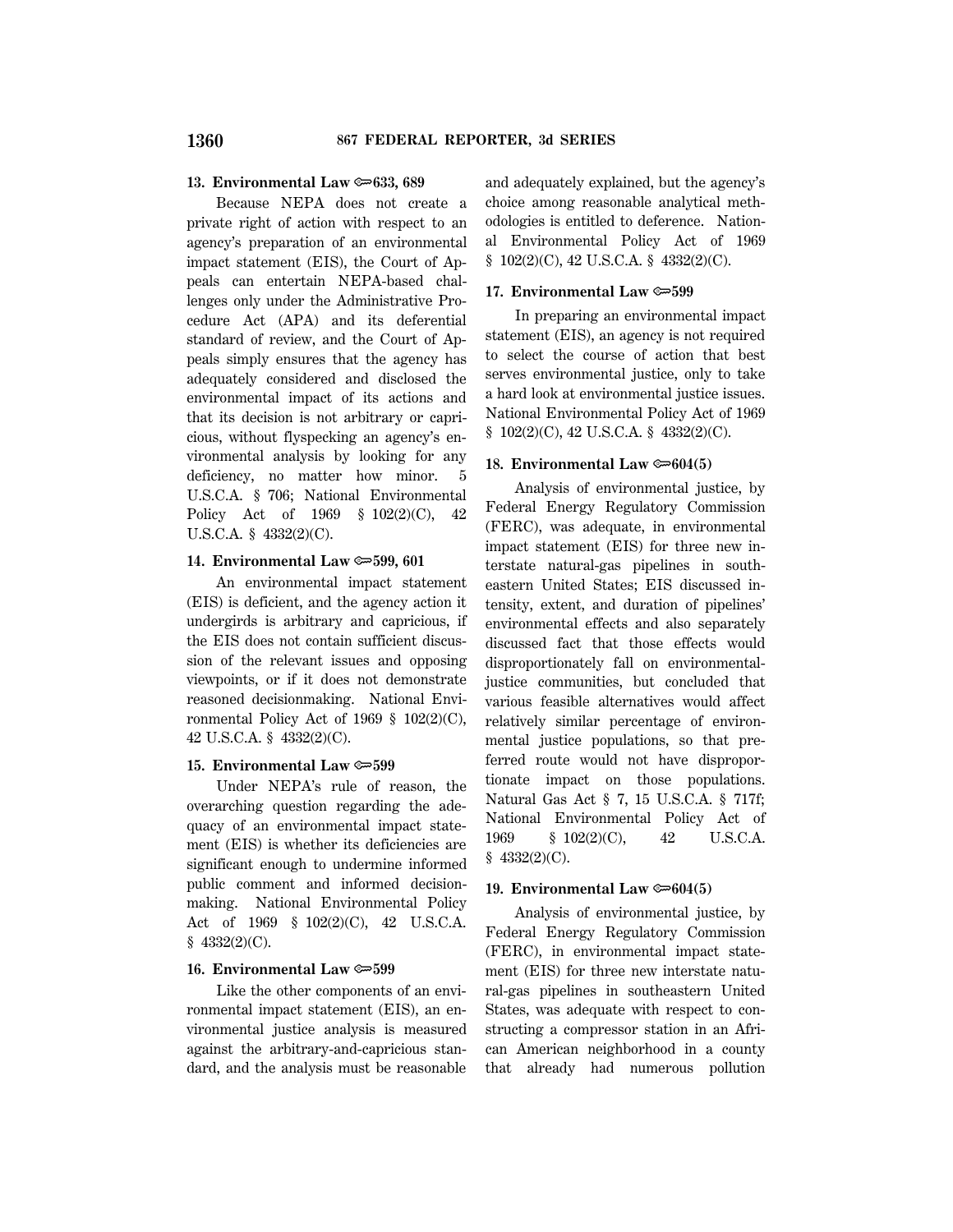sources; FERC took seriously commenters' concerns and secured a relocation of compressor station in order to mitigate effects on environmental-justice communities, and FERC considered but rejected four route alternatives, mainly on ground that they would have had greater overall impact on residences and populated areas. Natural Gas Act § 7, 15 U.S.C.A. § 717f; National Environmental Policy Act of 1969 § 102(2)(C), 42 U.S.C.A. § 4332(2)(C); 40 C.F.R. § 1508.7.

# **20. Environmental Law**  $\approx 600$

Indirect environmental effects are "reasonably foreseeable," so that they must be included in an environmental impact statement (EIS), if they are sufficiently likely to occur such that a person of ordinary prudence would take them into account in reaching a decision. National Environmental Policy Act of 1969 § 102(2)(C), 42 U.S.C.A. § 4332(2)(C); 40 C.F.R. §§ 1502.16(b), 1508.7, 1508.8(b).

See publication Words and Phrases for other judicial constructions and definitions.

#### **21. Environmental Law**  $\approx 604(5)$

Federal Energy Regulatory Commission (FERC) was required, in environmental impact statement (EIS) for three new interstate natural-gas pipelines in southeastern United States, to reasonably estimate the amount of power-plant carbon emissions that pipelines would make possible as an indirect environmental effect, or explain specifically why it could not make such an estimate; EIS described greenhouse gases as primary contributing factor in global climate change, and FERC had legal authority to deny certificate of public convenience and necessity based on downstream environmental effects, so that FERC would be a legally relevant cause of direct and indirect environmental effects of pipelines if it approved of them. Natural Gas Act § 7(e), 15 U.S.C.A. § 717f(e); National Environmental Policy Act of 1969 § 102(2)(C), 42 U.S.C.A. § 4332(2)(C); 40 C.F.R. §§ 1502.16(b), 1508.7, 1508.8(b).

#### **22. Environmental Law**  $\approx 604(5)$

Federal Energy Regulatory Commission (FERC) was not excused from making reasonable estimate in environmental impact statement (EIS), which described greenhouse gases as primary contributing factor in global climate change, of amount of power-plant carbon emissions that pipelines would make possible, as an indirect environmental effect of three new interstate natural-gas pipelines in southeastern United States, or explaining specifically why a reasonable estimate could not be made; it was not enough for FERC to assert that quantity of greenhouse gases that would emitted depended on several uncertain variables, including operating decisions of individual plants and demand for electricity in the region. Natural Gas Act § 7(e), 15 U.S.C.A. § 717f(e); National Environmental Policy Act of 1969 § 102(2)(C), 42 U.S.C.A. § 4332(2)(C); 40 C.F.R. §§ 1502.16(b), 1508.8(b).

#### **23. Environmental Law**  $\infty$ **604(5)**

Even if new natural gas pipelines' transport capacity would make it possible for utilities to retire dirtier, coal-fired plants, thereby partially offsetting pipeline project's indirect environmental effects with respect to greenhouse gas emissions, Federal Energy Regulatory Commission (FERC) was not excused from making reasonable estimate, in environmental impact statement (EIS) which described greenhouse gases as primary contributing factor in global climate change, of amount of power-plant carbon emissions that pipelines would make possible as an indirect environmental effect of three new interstate natural-gas pipelines in southeastern United States, or explaining specifically why it could not make a reasonable esti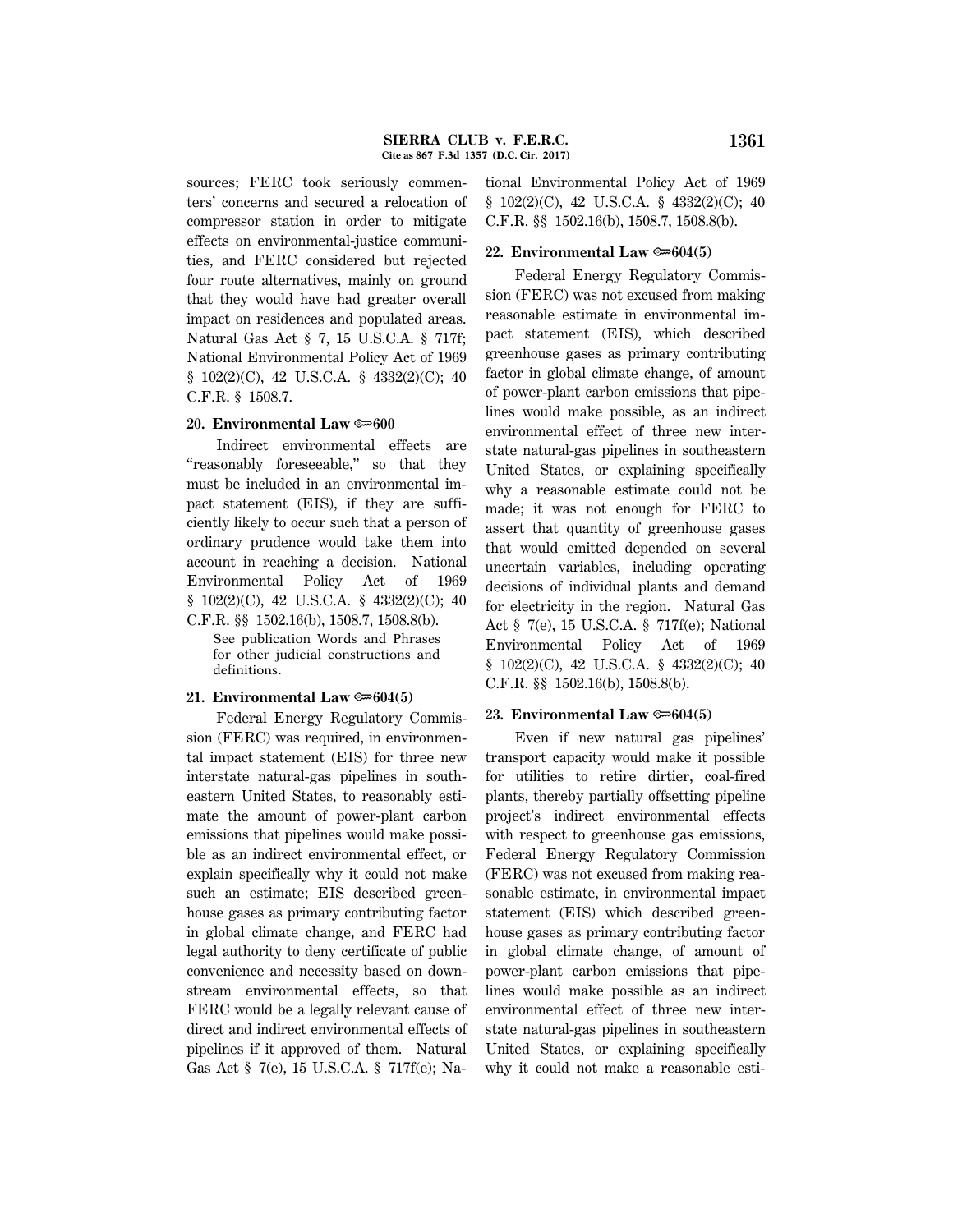mate. Natural Gas Act § 7(e), 15 U.S.C.A. § 717f(e); National Environmental Policy Act of 1969 § 102(2)(C), 42 U.S.C.A. § 4332(2)(C); 40 C.F.R. §§ 1502.16(b), 1508.8(b).

## **24. Environmental Law** O**585**

The existence of permit requirements overseen by another federal agency or a state permitting authority cannot substitute for a proper environmental impact statement (EIS). National Environmental Policy Act of 1969 § 102(2)(C), 42 U.S.C.A. § 4332(2)(C).

#### 25. Gas <del>©</del>9

The fundamental purpose of the Natural Gas Act is to protect natural gas consumers from the monopoly power of natural gas pipelines, and the Federal Energy Regulatory Commission (FERC) carries out that purpose by, among other duties, regulating the rates that a newly authorized pipeline can charge its customers. Natural Gas Act, § 1 et seq., 15 U.S.C.A. § 717 et seq.

## **26.** Gas  $\infty$ –9

Federal Energy Regulatory Commission (FERC), in employing a hypothetical capital structure when determining initial rates for three new interstate natural-gas pipelines in southeastern United States, did not act arbitrarily or capriciously; the hypothetical capital structure, which raised debt level to 50%, after applicant for certificate of public convenience and necessity had proposed a capital structure with 60% equity and 40% debt, brought risk and reward into sync, and it reduced initial rates that pipelines could charge, which was in the interest of consumer protection. Natural Gas Act § 7, 15 U.S.C.A. § 717f.

# 27. Gas <del>©</del>9

The public convenience and necessity analysis for a proposed natural gas pipeline has two components: first, the applicant must show that the project will stand on its own financially because it meets a market need, which showing can be made by presenting evidence of pre-construction contracts for gas transportation service, and if the Federal Energy Regulatory Commission (FERC) finds market need, it will then proceed to balance the benefits and harms of the project, and will grant the certificate if the former outweigh the latter. Natural Gas Act § 7(e), 15 U.S.C.A. § 717f(e).

#### **28. Gas** O**9**

Applicant for certificate of public convenience and necessity, by offering evidence that 93% of capacity for proposed natural gas pipelines had already been contracted for, showed that pipeline project would stand on its own financially because it met a market need, as element for issuance of certificate. Natural Gas Act § 7, 15 U.S.C.A. § 717f(e).

# **29. Administrative Law and Procedure** O**124**

#### **Gas** O**9**

Use of notational voting by members of Federal Energy Regulatory Commission (FERC), in approving of certificate of public convenience and necessity for proposed natural gas pipelines, did not violate Government in the Sunshine Act, though notational voting allowed FERC members to vote individually and separately, rather than at a public meeting; the Act did not require meetings to be held in order to conduct business, and instead it required only that if meetings were held, the meetings had to be open to the public. 5 U.S.C.A. § 552b; Natural Gas Act § 7(e), 15 U.S.C.A. § 717f(e).

On Petitions for Review of Orders of the Federal Energy Regulatory Commission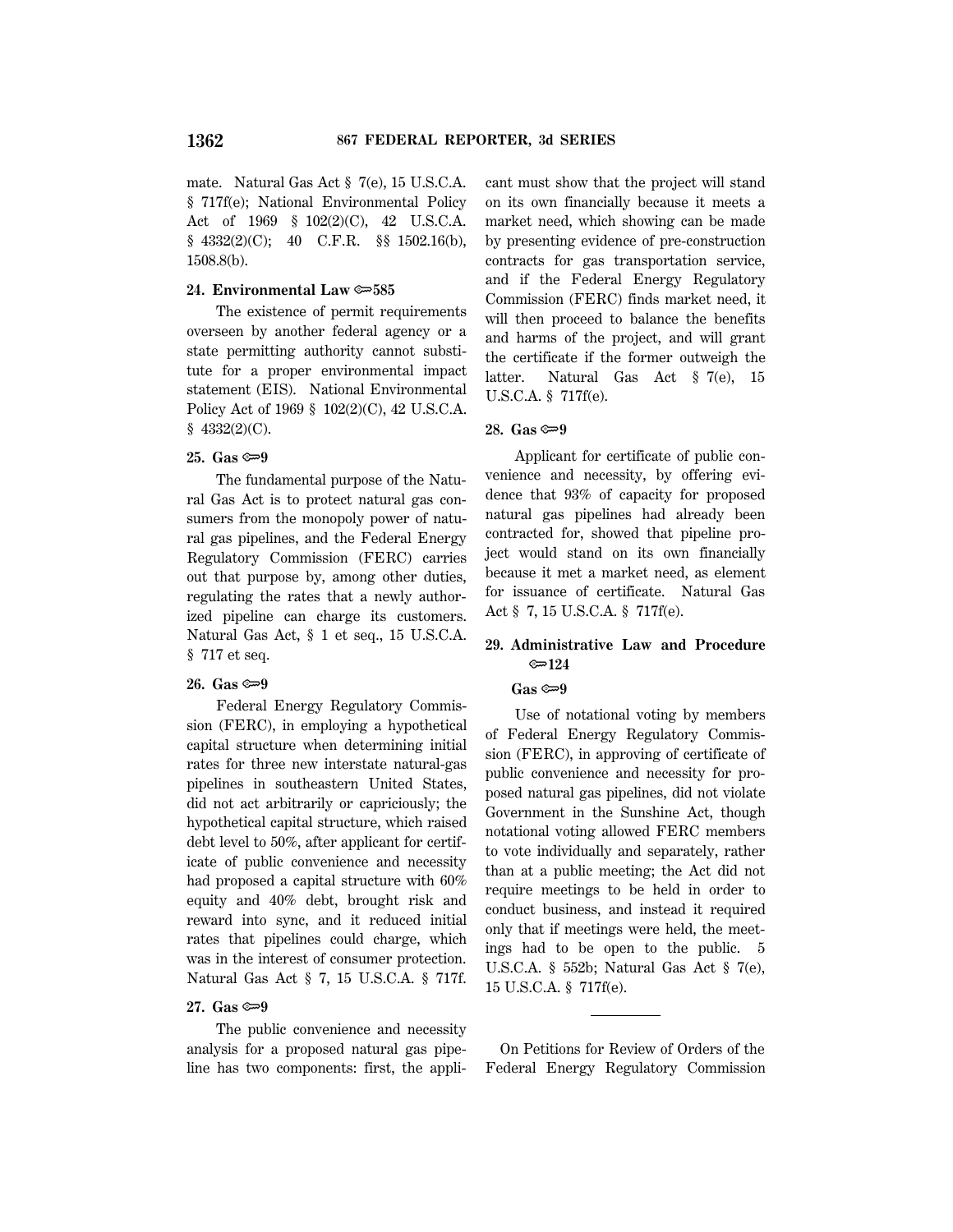Elizabeth F. Benson argued the cause for petitioners Sierra Club, et al. With her on the briefs was Eric Huber. Keri N. Powell entered an appearance.

Jonathan Perry Waters argued the cause and filed the brief for petitioners G.B.A. Associates, LLC, et al.

Ross R. Fulton, Attorney, Federal Energy Regulatory Commission, argued the cause for respondent. With him on the brief were David L. Morenoff, General Counsel, Robert H. Solomon, Solicitor, and Nicholas M. Gladd, Attorney. Anand Viswanathan, Attorney, entered an appearance.

Jeremy C. Marwell argued the cause for respondent-intervenors. With him on the brief were Michael B. Wigmore, James D. Seegers, Gregory F. Miller, P. Martin Teague, James H. Jeffries, IV, Charles L. Schlumberger, Sid J. Trant, Anna M. Manasco, Brian D. O'Neill, Michael R. Pincus, and William Lavarco. Marc J. Ayers and Emily M. Ruzic entered appearances.

Mohammad O. Jazil and David W. Childs were on the brief for amicus curiae The Florida Reliability Coordinating Council, Inc. in support of respondent.

Before: ROGERS, BROWN, and GRIFFITH, Circuit Judges.

Opinion concurring in part and dissenting in part filed by Circuit Judge BROWN.

GRIFFITH, Circuit Judge:

Environmental groups and landowners have challenged the decision of the Federal Energy Regulatory Commission to approve the construction and operation of three new interstate natural-gas pipelines in the southeastern United States. Their

**1.** Sabal Trail is owned by Spectra Energy Partners, NextEra Energy, and Duke Energy; the Hillabee Expansion is owned by the primary argument is that the agency's assessment of the environmental impact of the pipelines was inadequate. We agree that FERC's environmental impact statement did not contain enough information on the greenhouse-gas emissions that will result from burning the gas that the pipelines will carry. In all other respects, we conclude that FERC acted properly. We thus grant Sierra Club's petition for review and remand for preparation of a conforming environmental impact statement.

I

The Southeast Market Pipelines Project comprises three natural-gas pipelines now under construction in Alabama, Georgia, and Florida. The linchpin of the project is the Sabal Trail pipeline, which will wend its way from Tallapoosa County in eastern Alabama, across southwestern Georgia, and down to Osceola County, Florida, just south of Orlando: a journey of nearly five hundred miles. Sabal Trail will connect the other two portions of the project. The first—the Hillabee Expansion—will boost the capacity of an existing pipeline in Alabama, which will feed gas to Sabal Trail's upstream end for transport to Florida. At the downstream end of Sabal Trail will be the Florida Southeast Connection, which will link to a power plant in Martin County, Florida, 120 miles away. Shorter spurs will join Sabal Trail to other proposed and existing power plants and pipeline networks. By its scheduled completion in 2021, the project will be able to carry over one billion cubic feet of natural gas per day.

The three segments of the project have different owners,**<sup>1</sup>** but they share a com-

Williams Companies; and Florida Southeast Connection is owned by NextEra. Duke Energy, and NextEra's subsidiary Florida Power &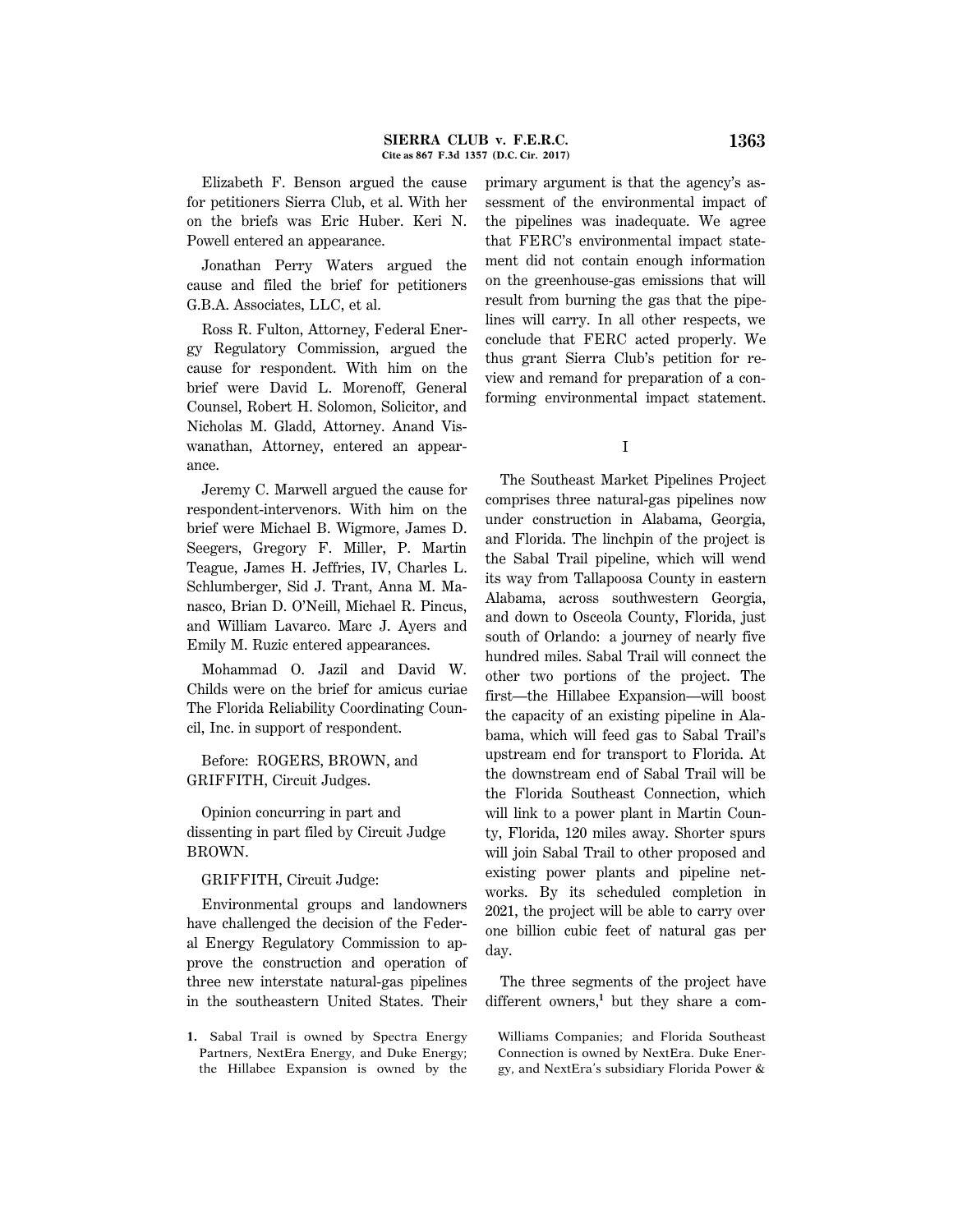mon purpose: to serve Florida's growing demand for natural gas and the electric power that natural gas can generate. At present, only two major natural-gas pipelines serve the state, and both are almost at capacity. Two major utilities, Florida Power & Light and Duke Energy Florida, have already committed to buying nearly all the gas the project will be able to transport. Florida Power & Light claims that without this new project, its gas needs will begin to exceed its supply this year. But the project's developers also indicate that the increased transport of natural gas will make it possible for utilities to retire older, dirtier coal-fired power plants.

Despite these optimistic predictions, the project has drawn opposition from several quarters. Environmental groups fear that increased burning of natural gas will hasten climate change and its potentially catastrophic consequences. Landowners in the pipelines' path object to the seizure of their property by eminent domain. And communities on the project's route are concerned that pipeline facilities will be built in low-income and predominantly minority areas already overburdened by industrial polluters.

Section 7 of the Natural Gas Act places these disputes into the bailiwick of the Federal Energy Regulatory Commission (FERC), which has jurisdiction to approve or deny the construction of interstate natural-gas pipelines. *See* 15 U.S.C. § 717f. Before any such pipeline can be built, FERC must grant the developer a "certificate of public convenience and necessity,'' *id.* §  $717f(c)(1)(A)$ , also called a Section 7 certificate, upon a finding that the project will serve the public interest, *see id.* § 717f(e). FERC is also empowered to attach ''reasonable terms and conditions'' to the certificate, as necessary to protect the public. *Id.* A certificate holder has the

ability to acquire necessary rights-of-way from unwilling landowners by eminent domain proceedings. *See id.* § 717f(h).

FERC launched an environmental review of the proposed project in the fall of 2013. The agency understood that it would need to prepare an environmental impact statement (EIS) before approving the project, as the National Environmental Policy Act of 1969 (NEPA) requires for each "major Federal action[] significantly affecting the quality of the human environment.'' *See* 42 U.S.C. § 4332(2)(C). FERC solicited public comment and held thirteen public meetings on the project's environmental effects, and made limited modifications to the project plan in response to public concerns, before releasing a draft impact statement in September 2015 and a final impact statement in December 2015. In the meantime, the pipeline developers formally applied for their Section 7 certificates in September and November 2014.

In the Certificate Order, issued on February 2, 2016, FERC granted the requested Section 7 certificates and approved construction of all three project segments, subject to compliance with various conditions not at issue here. Order Issuing Certificates and Approving Abandonment, *Fla. Se. Connection, LLC*, 154 FERC ¶ 61,080 (2016) (Certificate Order). This order recognized a number of parties as intervenors in the agency proceedings, among them three environmental groups (Sierra Club, Flint Riverkeeper, and Chattahoochee Riverkeeper) and two Georgia landowners whose land Sabal Trail will cross (GBA Associates and K. Gregory Isaacs). These parties timely sought rehearing and a stay of construction; FERC agreed to entertain their arguments but denied a stay. Construction on the pipelines began in August 2016. On September 7, 2016, FERC

Light, will also be the project's primary cus- tomers.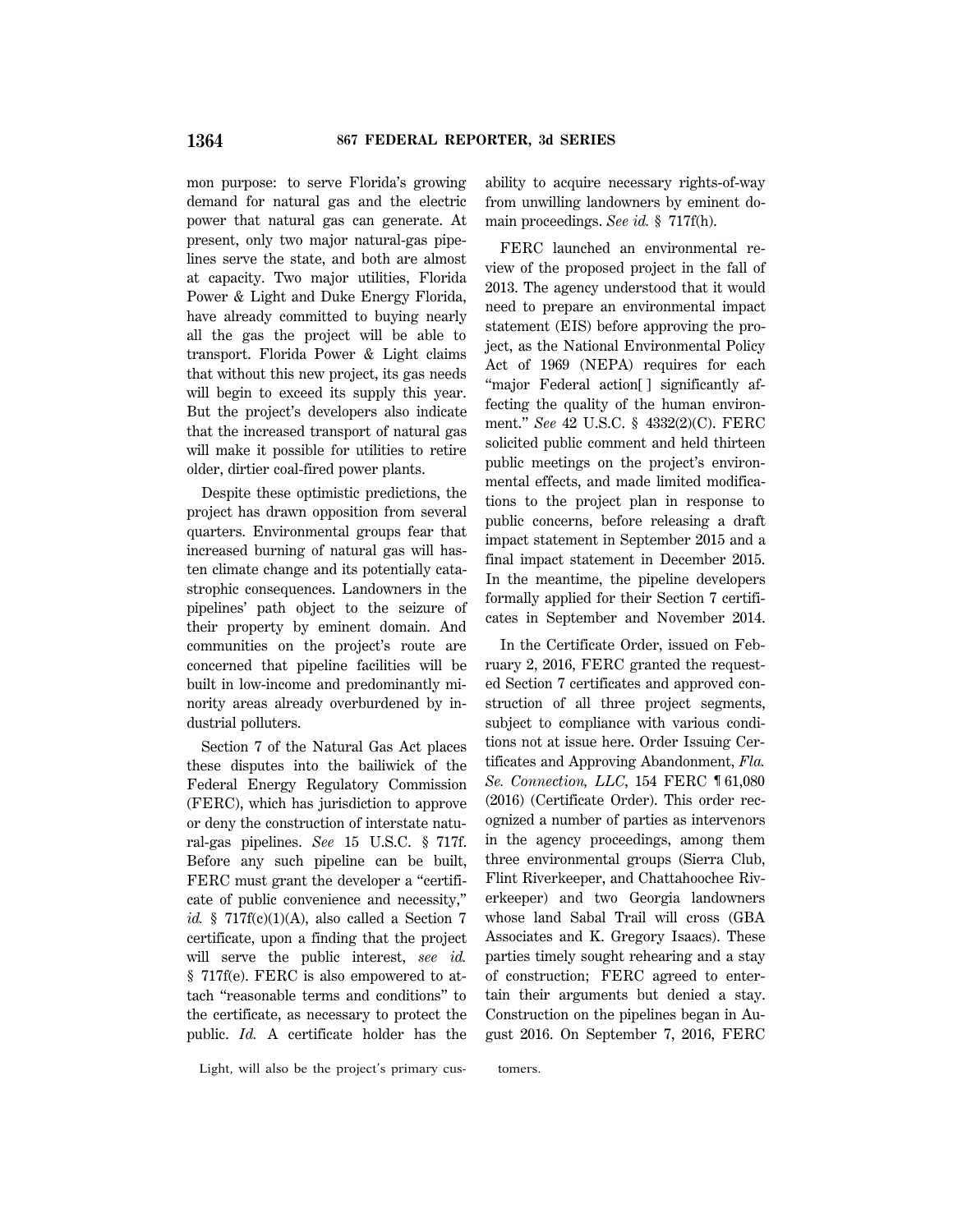issued its Rehearing Order, denying rehearing and declining to rescind the pipelines' certificates. Order on Rehearing, *Fla. Se. Connection, LLC*, 156 FERC ¶ 61,160 (2016) (Rehearing Order).

Both the environmental groups (collectively, ''Sierra Club'') and the landowners timely petitioned our court for review of the Certificate Order and the Rehearing Order. Sierra Club argues that FERC's environmental impact statement failed to adequately consider the project's contribution to greenhouse-gas emissions and its impact on low-income and minority communities. Sierra Club also contends that Sabal Trail's service rates were based on an invalid methodology. The landowners allege further oversights in the EIS, dispute the public need for the project, and assert that FERC used an insufficiently transparent process to approve the pipeline certificates. Their petitions were consolidated before us.

# II

We have jurisdiction to hear these petitions under the Natural Gas Act. *See* 15 U.S.C. § 717r(b). Any party to a proceeding under the Act who is ''aggrieved'' by a FERC order may petition for review of that order in our court, provided that they first seek rehearing before FERC. *Id.* § 717r(a)-(b). Sierra Club was an intervenor in the proceedings on all three pipeline applications, *see* Certificate Order App. A, and the landowner petitioners were intervenors in the Sabal Trail proceedings, *see id.*

**[1, 2]** A party is ''aggrieved'' by a FERC order if it challenges the order under NEPA and asserts an environmental harm. *See Gunpowder Riverkeeper v. FERC*, 807 F.3d 267, 273–74 (D.C. Cir. 2015). A landowner forced to choose between selling to a FERC-certified developer and undergoing eminent domain pro-

ceedings is also ''aggrieved'' within the meaning of the Act. *See B & J Oil & Gas v. FERC*, 353 F.3d 71, 75 (D.C. Cir. 2004); *Moreau v. FERC*, 982 F.2d 556, 564 n.3 (D.C. Cir. 1993). Sierra Club falls into the former camp, and the Georgia landowners into the latter.

**[3–5]** We also have an independent duty to ensure that at least one petitioner has standing under Article III of the Constitution. *See Ams. for Safe Access v. DEA*, 706 F.3d 438, 442–43 (D.C. Cir. 2013). A petitioner invoking federal-court jurisdiction has the burden to establish that she has suffered an injury in fact that is fairly traceable to the challenged action of the defendant and ''likely'' to be redressed by a favorable judicial decision. *WildEarth Guardians v. Jewell*, 738 F.3d 298, 305 (D.C. Cir. 2013). And an association, like Sierra Club, can sue on behalf of its members if at least one member would have standing to sue in her own right, the organization is suing to vindicate interests "germane to its purpose," and nothing about the claim asserted or the relief requested requires an individual member to be a party. *Sierra Club v. FERC*, 827 F.3d 36, 43 (D.C. Cir. 2016). On direct review of agency action, an association can establish its standing by having its individual members submit affidavits to accompany the association's opening brief. *See Pub. Citizen, Inc. v. Nat'l Highway Traffic Safety Admin.*, 489 F.3d 1279, 1289 (D.C. Cir. 2007).

**[6]** Several individual Sierra Club members submitted such affidavits, explaining how the pipeline project would harm their "concrete aesthetic and recreational interests.'' *WildEarth*, 738 F.3d at 305. For example, one member, Robin Koon, explained that the Sabal Trail pipeline will cross his property (on an easement taken by eminent domain), that con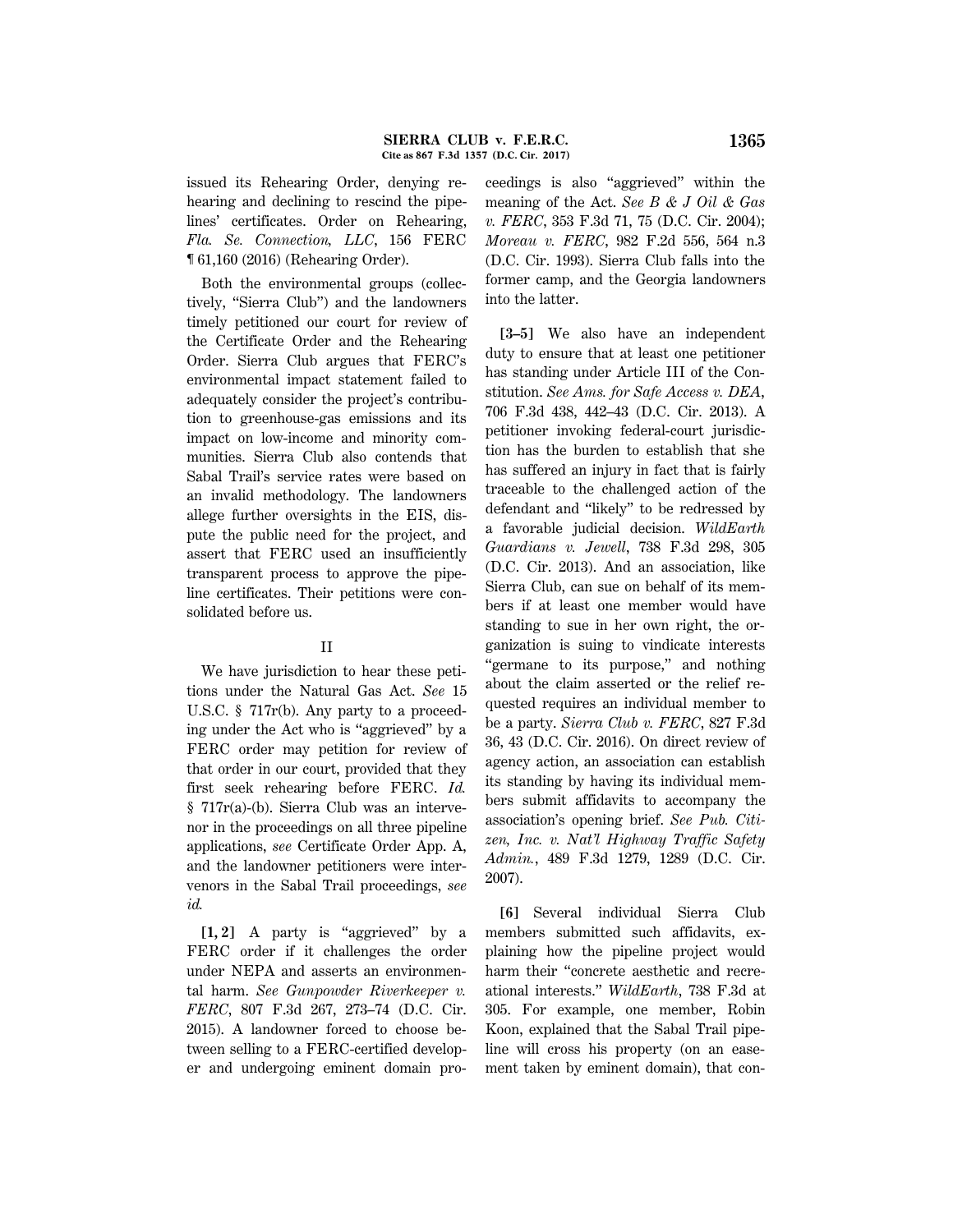struction noise will impair his enjoyment of his daily activities, and that trees shading his house will be permanently removed. Other Sierra Club members similarly averred that the pipeline project will affect their homes and daily lives. ''Such credible claims of exposure to increased noise and its disruption of daily activities, backed up by specific factual representations in an affidavit or declaration, are sufficient to satisfy Article III's injury-in-fact requirement.'' *Sierra Club*, 827 F.3d at 44. And nobody disputes that the prevention of this sort of injury is germane to Sierra Club's conservation-oriented purposes, or cites any reason why these individual members would need to join the petition in their own names.

**[7, 8]** Because they allege concrete injury from FERC's order certifying the pipeline project, and because that certification was based on an allegedly inadequate environmental impact statement, these Sierra Club members, and therefore Sierra Club itself, have standing to object to any deficiency in the environmental impact statement.**<sup>2</sup>** *See WildEarth Guardians*, 738 F.3d at 306–08. The deficiency need not be directly tied to the members' specific injuries. For example, Sierra Club may argue that FERC did not adequately consider the pipelines' contribution to climate change. *See id.* The members' injuries are caused by the allegedly unlawful Certificate Order, and would be redressed by

- **2.** Though GBA Associates and Isaacs raise different arguments as to why the Certificate and Rehearing Orders are unlawful, the standing analysis does not differ for them, as they seek the same remedy and allege similar injuries to their property interests.
- **3.** The same reasoning goes for Sierra Club's argument that FERC used an arbitrary and capricious methodology in determining Sabal Trail's initial rates. A finding that FERC failed to justify its approach to this issue would lead us to ''hold unlawful and set aside'' Sabal

vacatur of that order on the basis of *any* defect in the environmental impact statement. *See id.* at 308.**<sup>3</sup>**

**[9]** Transco, owner of the Hillabee Expansion, argues that no Sierra Club member has alleged an injury caused by Transco's section of the overall project, which would suggest that Sierra Club lacks standing to seek the vacatur of Hillabee's certificate. Transco thus implicitly argues that the Certificate Order is severable. Under this view, if Sierra Club succeeds on the merits, but has standing to challenge only Sabal Trail's certificate, we could vacate only the portion of the Certificate Order pertaining to Sabal Trail, and leave the rest intact.

**[10]** The question whether an agency order is severable turns on the agency's intent. *See Epsilon Elecs., Inc. v. U.S. Dep't of Treasury*, 857 F.3d 913, 929 (D.C. Cir. 2017). ''Where there is substantial doubt that the agency would have adopted the same disposition regarding the unchallenged portion if the challenged portion were subtracted, partial affirmance is improper.'' *Id.* (quoting *North Carolina v. FERC*, 730 F.2d 790, 795–96 (D.C. Cir. 1984)). Since the beginning of its environmental review, FERC has treated the project as a single, integrated proposal. *See* Notice of Intent to Prepare an Environmental Impact Statement for the Planned Southeast Market Pipelines Project, 79 Fed. Reg. 10,793, 10,794 (Feb. 26, 2014)

Trail's certificate, *see* 5 U.S.C. § 706(2), which would in turn redress the Sierra Club members' environmentally based injuries in fact. *See Ctr. for Biological Diversity v. U.S. Dep't of Interior*, 563 F.3d 466, 479 (D.C. Cir. 2009) (finding Article III standing on the grounds that an agency's ''irrationally based'' permitting program threatened the arctic animals that the petitioners wanted to observe, and that ''setting aside and remanding'' the program would redress this threat).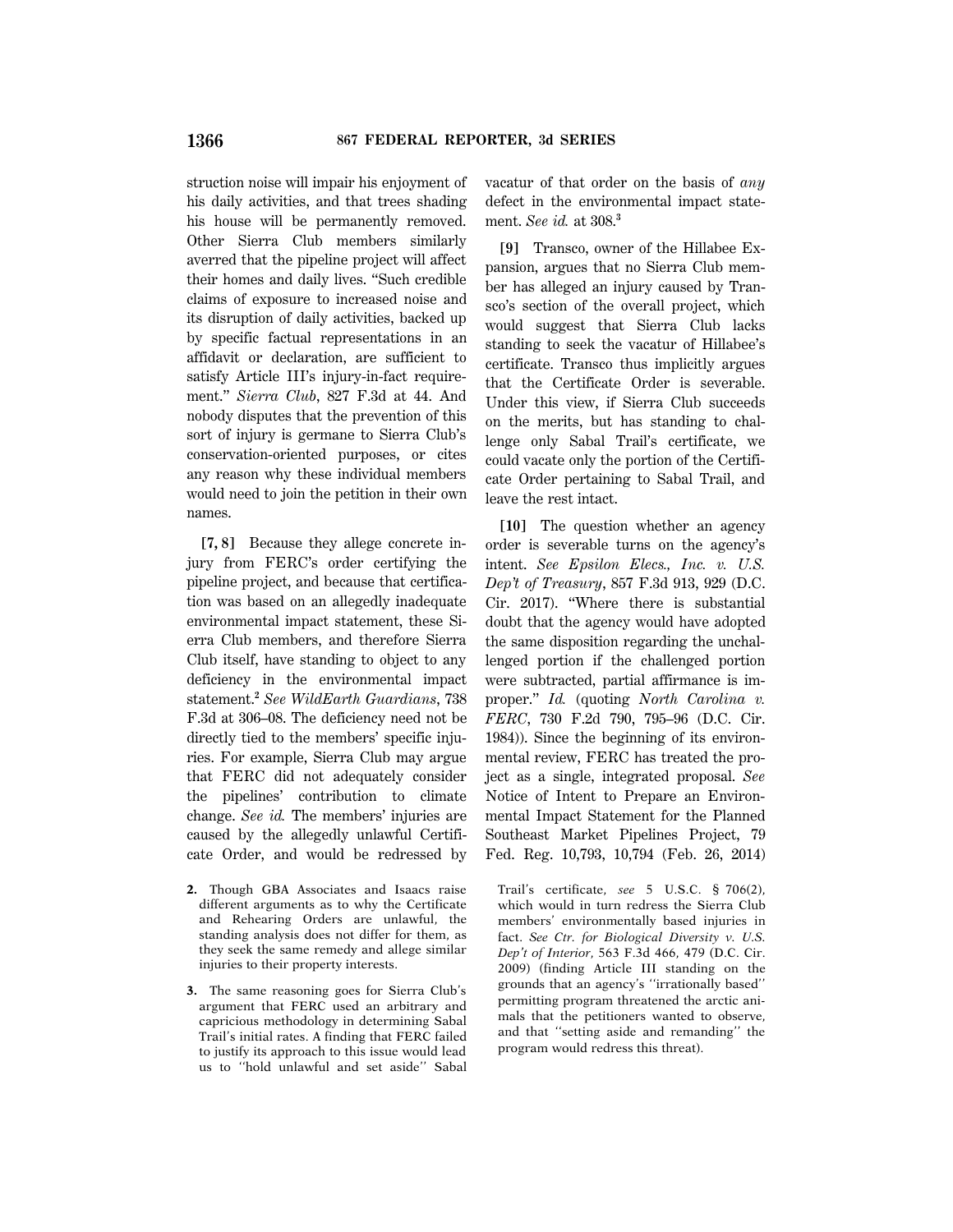(explaining that FERC would prepare a single EIS for the three pipelines, to help the agency determine ''whether the SMP Project is in the public convenience and necessity''). That characterization carried through to the Certificate Order. *See* J.A. 1075 (describing the pipelines as ''separate but connected'' and noting that the Hillabee Expansion's purpose is to give Sabal Trail's customers access to upstream gas supplies); J.A. 1096 (explaining that in the absence of Sabal Trail, existing pipelines will not be able to deliver the gas that the Florida Southeast Connection requires).

We substantially doubt that FERC would have approved the Southeast Market Pipelines Project only in part, and we especially doubt that the agency would have certified either of the other two segments if Sabal Trail were not part of the project. Because Sierra Club and the landowners have alleged injury-in-fact caused by Sabal Trail, and because the Certificate Order is not severable, both sets of petitioners have standing to challenge the Certificate Order as a whole.

Having concluded that we have jurisdiction to entertain all of petitioners' claims, we turn to the merits of those claims.

# III

Both sets of petitioners rely heavily on the National Environmental Policy Act of 1969, Pub. L. No. 91–190, 83 Stat. 852 (1970). NEPA ''declares a broad national commitment to protecting and promoting environmental quality,'' and brings that commitment to bear on the operations of the federal government. *Robertson v. Methow Valley Citizens Council*, 490 U.S. 332, 348, 109 S.Ct. 1835, 104 L.Ed.2d 351 (1989). The statute ''commands agencies to imbue their decisionmaking, through the use of certain procedures, with our country's commitment to environmental salubrity.'' *Citizens Against Burlington, Inc. v.*

*Busey*, 938 F.2d 190, 193–94 (D.C. Cir. 1991). One of the most important procedures NEPA mandates is the preparation, as part of every ''major Federal action[ ] significantly affecting the quality of the human environment," of a "detailed statement'' discussing and disclosing the environmental impact of the action. 42 U.S.C. § 4332(2)(C).

**[11, 12]** This environmental impact statement, as it has come to be called, has two purposes. It forces the agency to take a ''hard look'' at the environmental consequences of its actions, including alternatives to its proposed course. *See id.* § 4332(2)(C)(iii); *Balt. Gas & Elec. Co. v. Nat. Res. Def. Council, Inc.*, 462 U.S. 87, 97, 103 S.Ct. 2246, 76 L.Ed.2d 437 (1983). It also ensures that these environmental consequences, and the agency's consideration of them, are disclosed to the public. *See WildEarth Guardians*, 738 F.3d at 302. Importantly, though, NEPA ''directs agencies only to look hard at the environmental effects of their decisions, and not to take one type of action or another.'' *Citizens Against Burlington*, 938 F.2d at 194. That is, the statute is primarily information-forcing.

**[13]** The role of the courts in reviewing agency compliance with NEPA is accordingly limited. Furthermore, because NEPA does not create a private right of action, we can entertain NEPA-based challenges only under the Administrative Procedure Act and its deferential standard of review. *See Theodore Roosevelt Conservation P'ship v. Salazar*, 616 F.3d 497, 507 (D.C. Cir. 2010). That is, our mandate ''is 'simply to ensure that the agency has adequately considered and disclosed the environmental impact of its actions and that its decision is not arbitrary or capricious.' '' *WildEarth Guardians*, 738 F.3d at 308 (quoting *City of Olmsted Falls v. FAA*, 292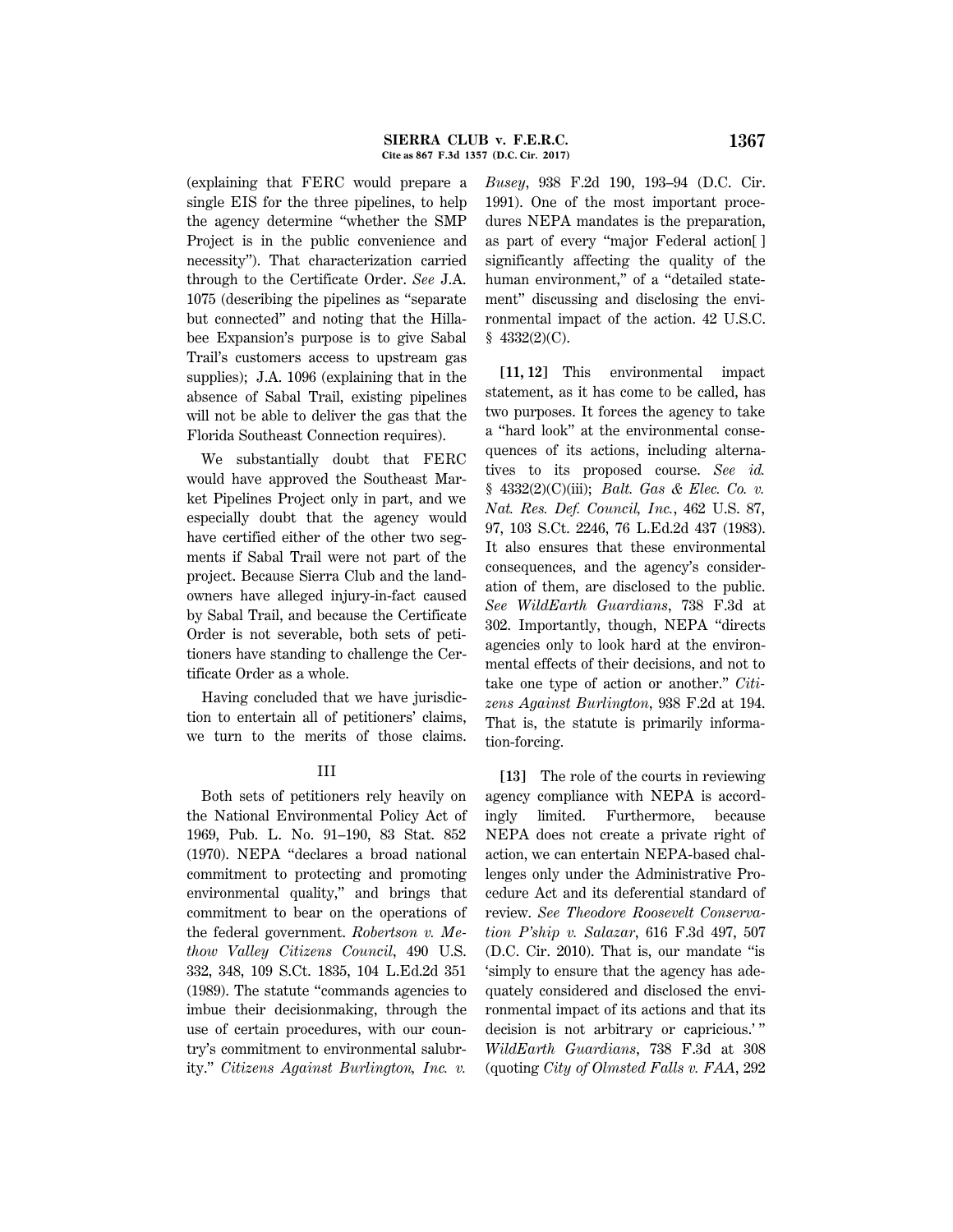F.3d 261, 269 (D.C. Cir. 2002)). We should not '' 'flyspeck' an agency's environmental analysis, looking for any deficiency no matter how minor.'' *Nevada v. Dep't of Energy*, 457 F.3d 78, 93 (D.C. Cir. 2006) (citation omitted).

**[14, 15]** But at the same time, we are responsible for holding agencies to the standard the statute establishes. An EIS is deficient, and the agency action it undergirds is arbitrary and capricious, if the EIS does not contain ''sufficient discussion of the relevant issues and opposing viewpoints,'' *Nevada*, 457 F.3d at 93 (quoting *Nat. Res. Def. Council v. Hodel*, 865 F.2d 288, 294 (D.C. Cir. 1988)), or if it does not demonstrate ''reasoned decisionmaking,'' *Del. Riverkeeper Network v. FERC*, 753 F.3d 1304, 1313 (D.C. Cir. 2014) (quoting *Found. on Econ. Trends v. Heckler*, 756 F.2d 143, 154 (D.C. Cir. 1985)). The overarching question is whether an EIS's deficiencies are significant enough to undermine informed public comment and informed decisionmaking. *See Nevada*, 457 F.3d at 93. This is NEPA's ''rule of reason.'' *See Dep't of Transp. v. Pub. Citizen*, 541 U.S. 752, 767, 124 S.Ct. 2204, 159 L.Ed.2d 60 (2004).

With those principles in mind, we direct our attention to the specific deficiencies the petitioners have alleged in the EIS for the Southeast Market Pipelines Project. As noted above, FERC prepared a single unified EIS for the project's three pipelines, and no party has challenged that approach. Thus, for purposes of our NEPA analysis, we will consider the project as a whole.

- **4.** Like petitioners, we refer to these two types of community collectively as ''environmentaljustice communities.''
- **5.** Because FERC voluntarily performed an environmental-justice review, we need not decide whether Executive Order 12,898 is bind-

A

The principle of environmental justice encourages agencies to consider whether the projects they sanction will have a ''disproportionately high and adverse'' impact on low-income and predominantly minority communities.**<sup>4</sup>** *See* J.A. 1353–54. Executive Order 12,898 required federal agencies to include environmental-justice analysis in their NEPA reviews, and the Council on Environmental Quality, the independent agency that implements NEPA, *see* 42 U.S.C. § 4344, has promulgated environmental-justice guidance for agencies, *see* J.A. 1369–78.

**[16, 17]** Sierra Club argues that the EIS failed to adequately take this principle into account. Like the other components of an EIS, an environmental justice analysis is measured against the arbitrary-and-capricious standard. *See Cmtys. Against Runway Expansion, Inc. v. FAA*, 355 F.3d 678, 689 (D.C. Cir. 2004).**<sup>5</sup>** The analysis must be "reasonable and adequately explained,'' but the agency's ''choice among reasonable analytical methodologies is entitled to deference.'' *Id.* As always with NEPA, an agency is not required to select the course of action that best serves environmental justice, only to take a ''hard look'' at environmental justice issues. *See Latin Ams. for Social & Econ. Dev. v. Fed. Highway Admin.*, 756 F.3d 447, 475– 77 (6th Cir. 2014). We conclude that FERC's discussion of environmental justice in the EIS satisfies this standard.

**[18]** The EIS explained that 83.7% of the pipelines' proposed route would cross

ing on FERC. *See Runway Expansion*, 355 F.3d at 689 (explaining that arbitrary-andcapricious analysis applies to every section of an EIS, even sections included solely at the agency's discretion).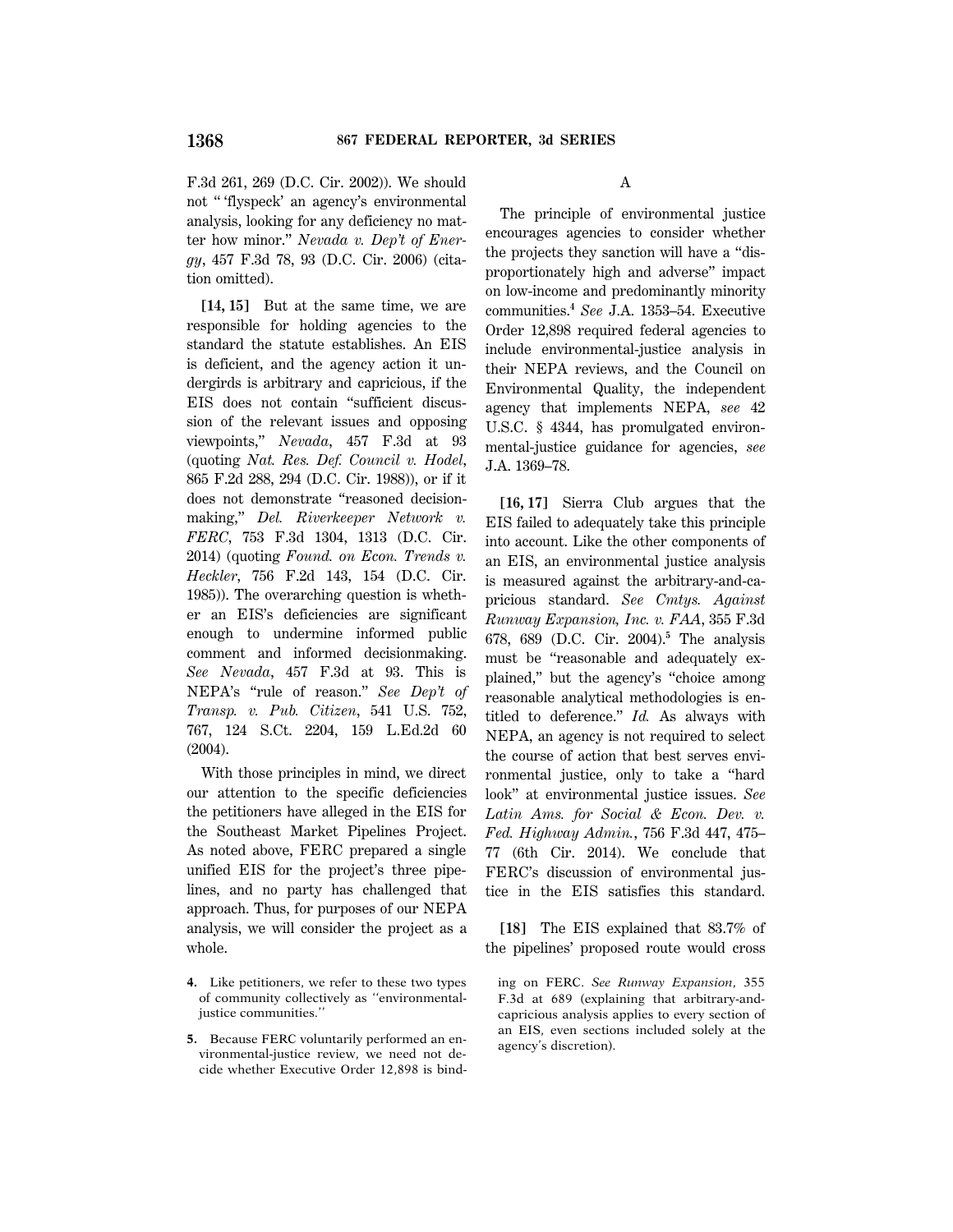through, or within one mile of, environmental-justice communities (defined as census tracts where the population is disproportionately below the poverty line and/or disproportionately belongs to racial or ethnic minority groups). That percentage varied from 54 to 80 percent for the alternative routes proposed by stakeholders and commenters, albeit with only one option below 70 percent. This type of data appeared not only in the section of the EIS specifically dedicated to environmental justice, but also in the chapter that compared the various alternative routes. That later chapter weighed environmental-justice statistics alongside factors like total route length, wetlands impact, and the number of homes near the route. It also discussed one additional proposed route, which would cross the Gulf of Mexico and avoid Georgia completely. This option would affect far fewer environmental-justice communities, but in FERC's assessment would be infeasible because it would cost an additional two billion dollars.

FERC concluded that the various feasible alternatives ''would affect a relatively similar percentage of environmental justice populations,'' and that the preferred route thus would not have a disproportionate impact on those populations. *See* J.A. 836. The agency also independently concluded that the project would not have a ''high and adverse'' impact on *any* population, meaning, in the agency's view, that it could not have a ''*disproportionately* high and adverse'' impact on any population, marginalized or otherwise.**<sup>6</sup>**

Sierra Club contends that FERC misread ''disproportionately high and adverse,'' the standard for when a particular environmental effect raises an environmental-justice concern. By Sierra Club's

**6.** Sierra Club argues that the project will in fact have ''high and adverse'' impacts, but does so only in a brief and cursory fashion.

lights, any effect can fulfill the test, regardless of its intensity, extent, or duration, if it is not beneficial and falls disproportionately on environmental-justice communities. But even if we assume that understanding to be correct, we cannot see how this EIS was deficient. It discussed the intensity, extent, and duration of the pipelines' environmental effects, and also separately discussed the fact that those effects will disproportionately fall on environmental-justice communities. Recall that the EIS informed readers and the agency's ultimate decisionmakers that 83.7% of the pipelines' length would be in or near environmental-justice communities. The EIS also evaluated route alternatives in part by looking at the number of environmental-justice communities each would cross, and the mileage of pipeline each would place in low-income and minority areas. FERC thus grappled with the disparate impacts of the various possible pipeline routes. Perhaps Sierra Club would have a stronger claim if the agency had refused entirely to discuss the demographics of the populations that will feel the pipelines' effects, and had justified this refusal by pointing to the limited intensity, extent, and duration of those effects. However, as the EIS stands, we see no deficiencies serious enough to defeat the statute's goals of fostering well-informed decisionmaking and public comment. *See Nevada*, 457 F.3d at 93.

The same goes for Sierra Club's other arguments. The agency's methodology was reasonable, even where it deviated from what Sierra Club would have preferred. *See Runway Expansion*, 355 F.3d at 689. Take the agency's decision to compare the demographics along the various proposed routes to each other instead of ''the gener-

*See CTS Corp. v. EPA*, 759 F.3d 52, 64 (D.C. Cir. 2014) (explaining that we need not address cursory arguments).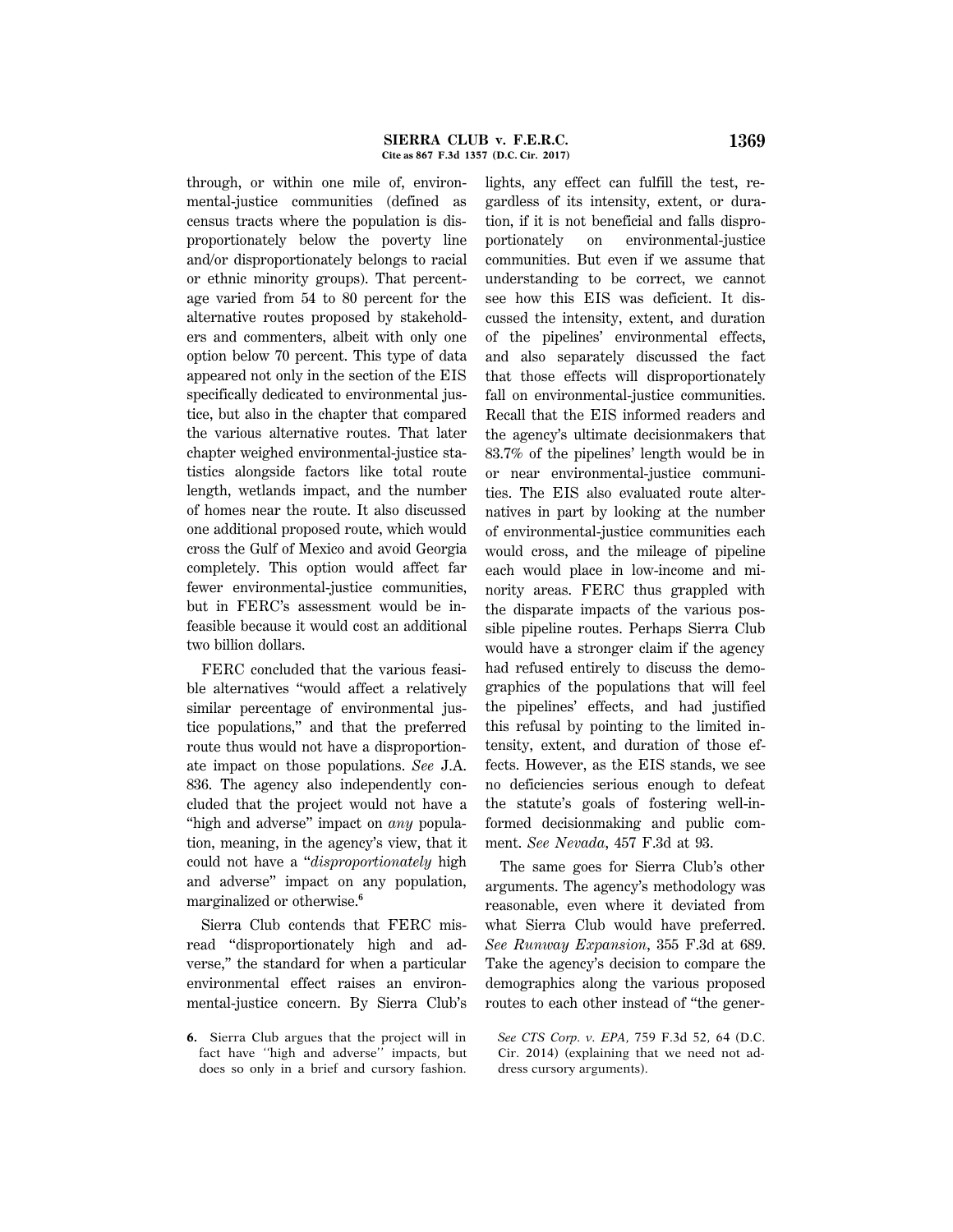al population.'' Sierra Club Opening Br. 18. An EIS is meant to help agency heads choose among the relevant alternatives, including the alternative of taking no action, and to help the public weigh in. Thus, FERC's decision to directly compare the proposed alternatives to one another, rather than to some broader population, was reasonable under the circumstances. *See id.* (approving an environmental-justice review that compared ''the population predicted to be affected by  $\ldots$  [a] project to the demographics of the population that otherwise might conceivably be affected'' by the project). Another methodology might be more appropriate in a case where some feasible alternative, with a lower environmental-justice impact, has been left out of the analysis. However, no party has offered any such alternative here.

Sierra Club is particularly concerned about Sabal Trail's plan to build a compressor station (a facility that helps ''pump'' gas along the pipeline, and gives off air and noise pollution while doing so) in an African American neighborhood of Albany, Dougherty County, Georgia. The agency identified environmental-justice communities by looking at the demographics of census *tracts*, which are county subdivisions created to organize census data. The neighborhood in question is a 100% African American census *block*, an even smaller census subdivision, but because it sits in the midst of a majority-white census tract, FERC did not designate it an environmental-justice community. Sierra Club's objection to this omission elevates form over substance. The goal of an environmental-justice analysis is satisfied if an agency recognizes and discusses a project's impacts on predominantly-minority communities, even if it does not formally label each such community an ''environ-

**7.** FERC appropriately relied on EPA's national ambient air quality standards (NAAQS) as a mental justice community.'' FERC *did* recognize the existence and demographics of the neighborhood in question, and discussed the neighborhood extensively. The EIS listed community features, including subdivisions, schools, and churches, along with their distances from the proposed compressor station, and explained that the station's noise and air-quality effects on these locations were expected to remain within acceptable limits.

**[19]** More persuasive is Sierra Club's argument that FERC disregarded the extent to which Dougherty County is already overburdened with pollution sources. A letter to FERC from four members of Georgia's congressional delegation cites the grim statistics: southern Dougherty County has 259 hazardous-waste facilities, 78 air-polluting facilities, 20 toxic-polluting facilities, and 16 water-polluting facilities. The EIS did not mention these existing polluters in its discussion of Dougherty County. Sierra Club thus argues that FERC inadequately considered the project's ''cumulative impacts,'' that is, its effects taken in combination with existing environmental hazards in the same area. *See* 40 C.F.R. § 1508.7; *Del. Riverkeeper*, 753 F.3d at 1319–20.

Perhaps FERC could have said more, but the discussion it undertook of the cumulative impacts of the proposed route fulfilled NEPA's goal of guiding informed decisionmaking. The EIS acknowledged that the Sabal Trail project will generate air pollution and noise pollution in Albany, and it projected cumulative levels of both of these types of pollution from all sources in the vicinity of the compressor station, finding that both would remain below harmful thresholds.**<sup>7</sup>** We are sensitive to

standard of comparison for air-quality impacts. By presenting the project's expected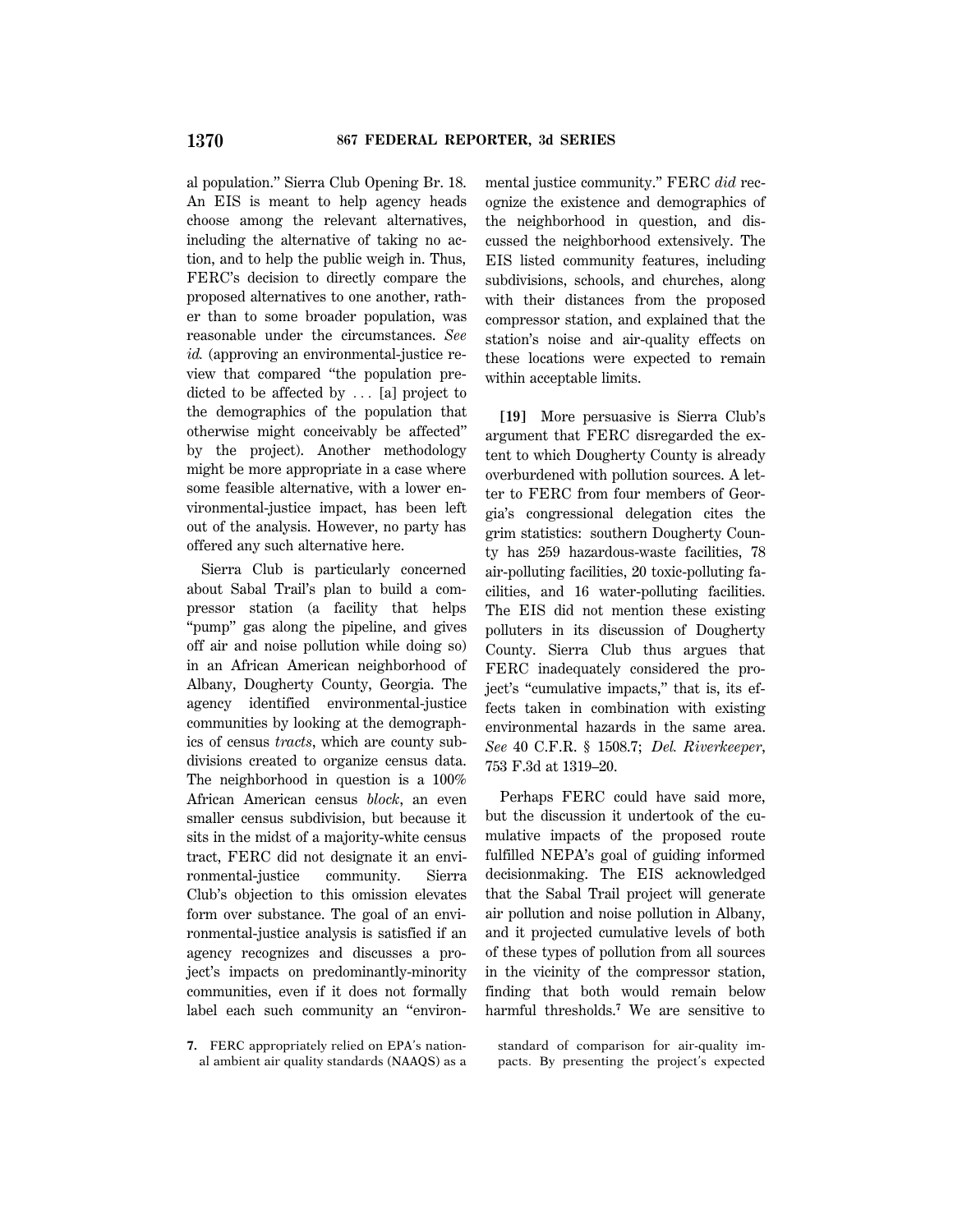Sierra Club's broader contention that it is unjust to locate a polluting facility in a community that already has a high concentration of polluting facilities, even if those older facilities produce pollution of a different type or in different locations. We note, however, that FERC took seriously commenters' concerns about locating Sabal Trail facilities in Dougherty County. The agency reopened the comment period on the EIS to seek input on relocating the compressor station, and then actually secured Sabal Trail's agreement to relocate the station, moving it in part to mitigate effects on environmental-justice communities. The EIS also considered four route alternatives proposed by Sierra Club and its fellow environmental petitioners that would have partially or completely avoided Albany, but rejected them all, mainly on the ground that they would have had a greater overall impact on residences and populated areas.

To sum up, the EIS acknowledged and considered the *substance* of all the concerns Sierra Club now raises: the fact that the Southeast Market Pipelines Project will travel primarily through low-income and minority communities, and the impact of the pipeline on the city of Albany and Dougherty County in particular. The EIS also laid out a variety of alternative approaches with potential to address those concerns, including those proposed by petitioners, and explained why, in FERC's view, they would do more harm than good. The EIS also gave the public and agency decisionmakers the qualitative and quantitative tools they needed to make an informed choice for themselves. NEPA requires nothing more.

emissions levels and the NAAQS standards side-by-side, the EIS enabled decisionmakers and the public to meaningfully evaluate the project's air-pollution effects by reference to a generally accepted standard. *See Runway Ex*- B

It's not just the journey, though, it's also the destination. All the natural gas that will travel through these pipelines will be going somewhere: specifically, to power plants in Florida, some of which already exist, others of which are in the planning stages. Those power plants will burn the gas, generating both electricity and carbon dioxide. And once in the atmosphere, that carbon dioxide will add to the greenhouse effect, which the EIS describes as ''the primary contributing factor'' in global climate change. J.A. 915. The next question before us is whether, and to what extent, the EIS for this pipeline project needed to discuss these ''downstream'' effects of the pipelines and their cargo. We conclude that at a minimum, FERC should have estimated the amount of power-plant carbon emissions that the pipelines will make possible.

**[20]** An agency conducting a NEPA review must consider not only the direct effects, but also the *indirect* environmental effects, of the project under consideration. *See* 40 C.F.R. § 1502.16(b). ''Indirect effects'' are those that ''are caused by the [project] and are later in time or farther removed in distance, but are still reasonably foreseeable.'' *Id.* § 1508.8(b). The phrase ''reasonably foreseeable'' is the key here. Effects are reasonably foreseeable if they are ''sufficiently likely to occur that a person of ordinary prudence would take [them] into account in reaching a decision.'' *EarthReports, Inc. v. FERC*, 828 F.3d 949, 955 (D.C. Cir. 2016) (citation omitted).

What are the "reasonably foreseeable" effects of authorizing a pipeline that will

*pansion*, 355 F.3d at 689 (explaining that in an environmental-justice analysis, the agency's ''choice among reasonable analytical methodologies is entitled to deference'').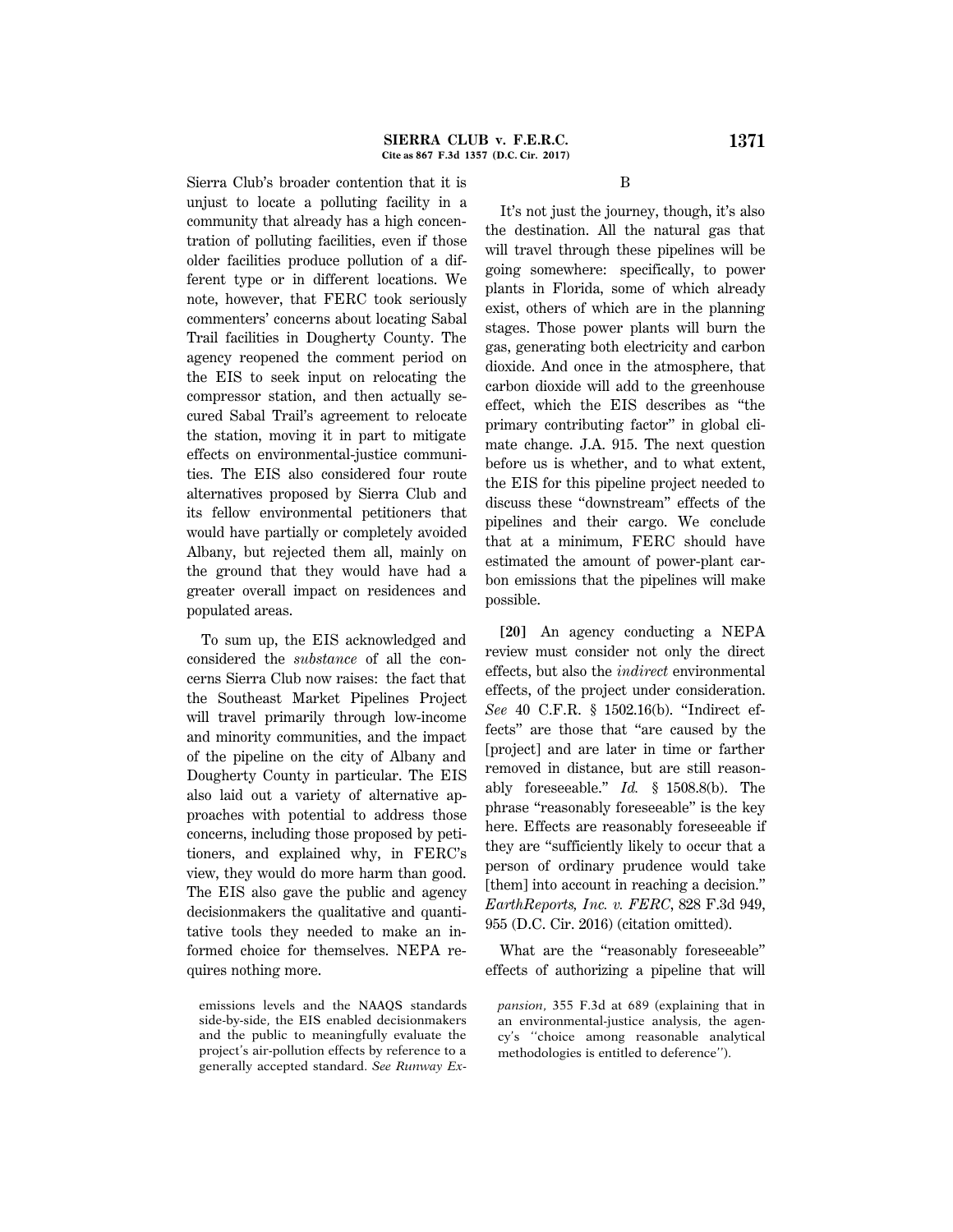transport natural gas to Florida power plants? First, that gas will be burned in those power plants. This is not just ''reasonably fore seeable," it is the project's entire purpose, as the pipeline developers themselves explain. *See* Intervenor Br. 4–5 (explaining that the project ''will provide capacity to transport natural gas to the electric generating plants of two Florida utilities''). It is just as foreseeable, and FERC does not dispute, that burning natural gas will release into the atmosphere the sorts of carbon compounds that contribute to climate change.

The pipeline developers deny that FERC would be the legally relevant cause of any power plant carbon emissions, and thus contend that FERC had no obligation to consider those emissions in its NEPA analysis. They rely on *Department of Transportation v. Public Citizen*, 541 U.S. 752, 124 S.Ct. 2204, 159 L.Ed.2d 60 (2004), a case involving the Federal Motor Carrier Safety Administration's development of safety standards for Mexican trucks operating in the United States. The agency had proposed those standards because the President planned to lift a moratorium on Mexican motor carriers operating in this country. These standards would require roadside inspections, which had the potential to create adverse environmental effects. The agency's EIS discussed the effects of these roadside inspections, but Public Citizen contended that the EIS was also required to address the environmental effects of increased truck traffic between the two countries. *See id.* at 765, 124 S.Ct. 2204.

The Supreme Court sided with the agency. The Court noted that the agency would have no statutory authority to exclude Mexican trucks from the United States once the President lifted the moratorium; it would only have power to set safety rules for those trucks. *See id.* at 766–67, 124 S.Ct. 2204. And because the agency could not exclude Mexican trucks from the United States, it would have no reason to gather data about the environmental harms of admitting them. The purpose of NEPA is to help agencies and the public make informed decisions. But when the agency has no *legal* power to prevent a certain environmental effect, there is no decision to inform, and the agency need not analyze the effect in its NEPA review. *See id.* at 770, 124 S.Ct. 2204.

We recently applied the *Public Citizen* rule in three challenges to FERC decisions licensing liquefied natural gas (LNG) terminals. *See Sierra Club v. FERC* (*Freeport*), 827 F.3d 36 (D.C. Cir. 2016); *Sierra Club v. FERC* (*Sabine Pass*), 827 F.3d 59 (D.C. Cir. 2016); *EarthReports, Inc. v. FERC*, 828 F.3d 949 (D.C. Cir. 2016). Companies can export natural gas from the United States through an LNG terminal, but such natural gas exports require a license from the Department of Energy. *See Freeport*, 827 F.3d at 40. They also require physical upgrades to a terminal's facilities. The Department of Energy has delegated to FERC the authority to license those upgrades. *See id.* A question presented to us in all of these cases was whether FERC, in licensing physical upgrades for an LNG terminal, needed to evaluate the climate-change effects of exporting natural gas. Relying on *Public Citizen*, we answered no in each case. FERC had no legal authority to consider the environmental effects of those exports, and thus no NEPA obligation stemming from those effects. *See Freeport*, 827 F.3d at 47; *accord Sabine Pass*, 827 F.3d at 68–69; *EarthReports*, 828 F.3d at 956.

An agency has no obligation to gather or consider environmental information if it has no statutory authority *to act on that information*. That rule was the touchstone of *Public Citizen*, *see* 541 U.S. at 767–68, 124 S.Ct. 2204, and it distinguishes this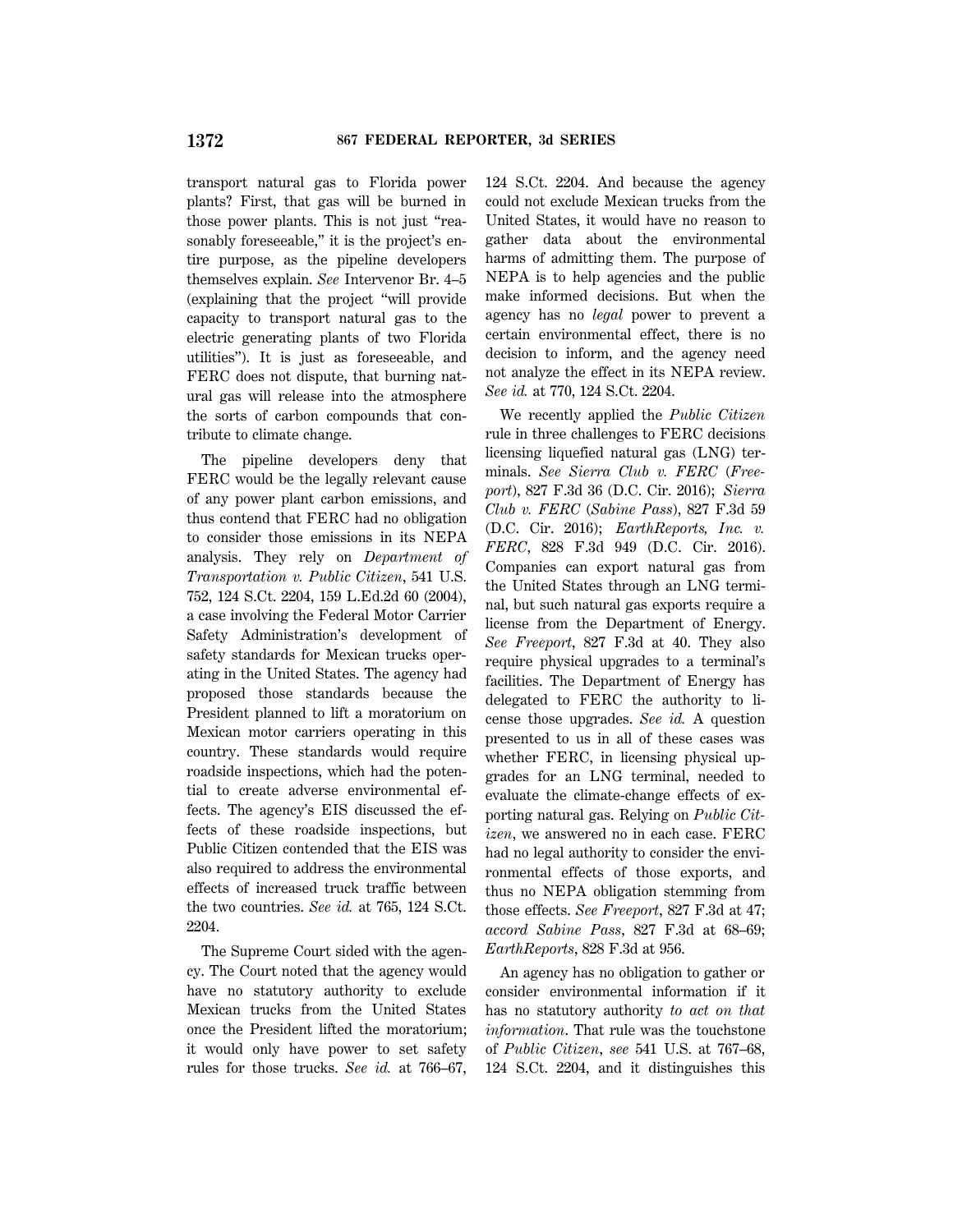case from the LNG-terminal trilogy. Contrary to our dissenting colleague's view, our holding in the LNG cases was not based solely on the fact that a second agency's approval was necessary before the environmental effect at issue could occur.**<sup>8</sup>** Rather, *Freeport* and its companion cases rested on the premise that FERC had *no legal authority to prevent* the adverse environmental effects of natural gas exports. *See Freeport*, 827 F.3d at 47.

This raises the question: what did the *Freeport* court mean by its statement that FERC could not prevent the effects of exports? After all, FERC *did* have legal authority to deny an upgrade license for a natural gas export terminal. *See Freeport*, 827 F.3d at 40–41. And without such an upgrade license, neither gas exports nor their environmental effects could have occurred.

The answer must be that FERC was forbidden to rely on the effects of gas exports *as a justification for* denying an upgrade license. *Cf. Motor Vehicle Mfrs. Ass'n of U.S. v. State Farm Mut. Auto. Ins. Co.*, 463 U.S. 29, 43, 103 S.Ct. 2856, 77 L.Ed.2d 443 (1983) (explaining that an agency acts arbitrarily and capriciously if it makes a decision based on ''factors which Congress had not intended it to consider''). The holding in *Freeport*, then, turned not on the question ''What activities does FERC regulate?'' but instead on the question ''What factors can FERC consid-

**8.** We also note that Florida Power & Light, which expects to be one of the pipelines' two primary customers, represented to FERC that ''its commitments on Sabal Trail's and Florida Southeast's systems are to provide gas to existing natural gas-fired plants.'' Certificate Order ¶ 85, J.A. 1100. So even if the dissent were correct that Florida regulators' authority over power-plant construction excuses FERC from considering emissions from new or expanded power plants, that argument would not apply to the significant portion of these pipelines' capacity that is earmarked for *existing* plants.

er when regulating in its proper sphere?'' In the LNG cases, FERC was acting not on its own statutory authority but under a narrow delegation from the Department of Energy. *See Freeport*, 827 F.3d at 40–41. Thus, the agency would have acted unlawfully had it refused an upgrade license on grounds that it did not have delegated authority to consider. *See State Farm*, 463 U.S. at 43, 103 S.Ct. 2856.

**[21]** Here, FERC is not so limited. Congress broadly instructed the agency to consider ''the public convenience and necessity'' when evaluating applications to construct and operate interstate pipelines. *See* 15 U.S.C. § 717f(e). FERC will balance ''the public benefits against the adverse effects of the project,'' *see Minisink Residents for Envtl. Pres. & Safety v. FERC*, 762 F.3d 97, 101–02 (D.C. Cir. 2014) (internal quotation marks omitted), including adverse environmental effects, *see Myersville Citizens for a Rural Cmty. v. FERC*, 783 F.3d 1301, 1309 (D.C. Cir. 2015). Because FERC could deny a pipeline certificate on the ground that the pipeline would be too harmful to the environment, the agency is a ''legally relevant cause'' of the direct and indirect environmental effects of pipelines it approves. *See Freeport*, 827 F.3d at 47. *Public Citizen* thus did not excuse FERC from considering these indirect effects.**<sup>9</sup>**

**[22]** FERC next raises a practical objection, arguing that it is impossible to

**9.** The dissent contends that if FERC refused to approve these pipelines, Florida utilities would find a way to deliver an equivalent amount of natural gas to the state regardless. *See* Dissenting Op. 1383. This argument, however, does not bear on the question whether FERC is legally authorized to consider downstream environmental effects when evaluating a Section 7 certificate application. In any case, the record suggests that there is no other viable means of delivering the amount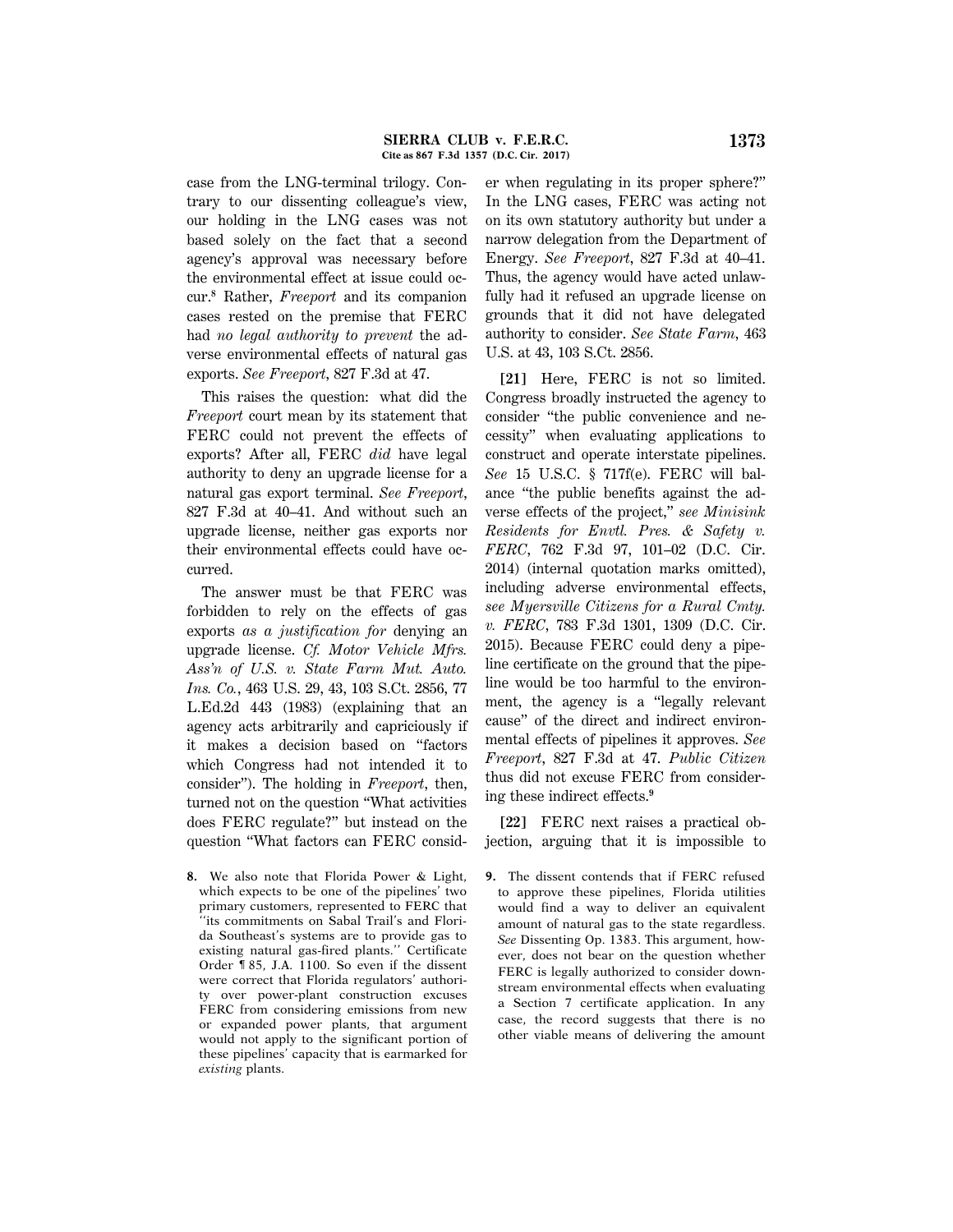know exactly what quantity of greenhouse gases will be emitted as a result of this project being approved. True, that number depends on several uncertain variables, including the operating decisions of individual plants and the demand for electricity in the region. But we have previously held that NEPA analysis necessarily involves some "reasonable forecasting," and that agencies may sometimes need to make educated assumptions about an uncertain future. *See Del. Riverkeeper*, 753 F.3d at 1310. Indeed, FERC has already estimated how much gas the pipelines will transport: about one million dekatherms (roughly 1.1 billion cubic feet) per day. The EIS gave no reason why this number could not be used to estimate greenhouse-gas emissions from the power plants, and even cited a Department of Energy report that gives emissions estimates per unit of energy generated for various types of plant.

We conclude that the EIS for the Southeast Market Pipelines Project should have either given a quantitative estimate of the downstream greenhouse emissions that will result from burning the natural gas that the pipelines will transport or explained more specifically why it could not have done so. As we have noted, greenhouse-gas emissions are an indirect effect of authorizing this project, which FERC could reasonably foresee, and which the agency has legal authority to mitigate. *See* 15 U.S.C. § 717f(e). The EIS accordingly needed to include a discussion of the ''significance'' of this indirect effect, *see* 40 C.F.R.  $\S$  1502.16(b), as well as "the incremental impact of the action when added to other past, present, and reasonably foreseeable future actions,'' *see WildEarth Guardians*, 738 F.3d at 309 (quoting 40 C.F.R. § 1508.7).

Quantification would permit the agency to compare the emissions from this project

of gas these pipelines propose to deliver. *See* J.A. 920–25.

to emissions from other projects, to total emissions from the state or the region, or to regional or national emissions-control goals. Without such comparisons, it is difficult to see how FERC could engage in ''informed decision making'' with respect to the greenhouse-gas effects of this project, or how ''informed public comment'' could be possible. *See Nevada*, 457 F.3d at 93; *see also WildEarth Guardians*, 738 F.3d at 309 (accepting an agency's contention that the ''estimated level of [greenhousegas] emissions can serve as a reasonable proxy for assessing potential climate change impacts, and provide decision makers and the public with useful information for a reasoned choice among alternatives'').

We do not hold that quantification of greenhouse-gas emissions is required *every* time those emissions are an indirect effect of an agency action. We understand that in some cases quantification may not be feasible. *See, e.g.*, *Sierra Club v. U.S. Dep't of Energy*, 867 F.3d 189, 202, No. 15- 1489, 2017 WL 3480702 (D.C. Cir. Aug. 15, 2017). But FERC has not provided a satisfactory explanation for why this is such a case. We understand that ''emission estimates would be largely influenced by assumptions rather than direct parameters about the project,'' *see* J.A. 916, but some educated assumptions are inevitable in the NEPA process, *see Scientists' Inst. for Pub. Info. v. Atomic Energy Comm'n*, 481 F.2d 1079, 1092 (D.C. Cir. 1973). And the effects of assumptions on estimates can be checked by disclosing those assumptions so that readers can take the resulting estimates with the appropriate amount of salt. *See WildEarth Guardians*, 738 F.3d at 309 (approving an EIS that took this approach).

**[23]** Nor is FERC excused from making emissions estimates just because the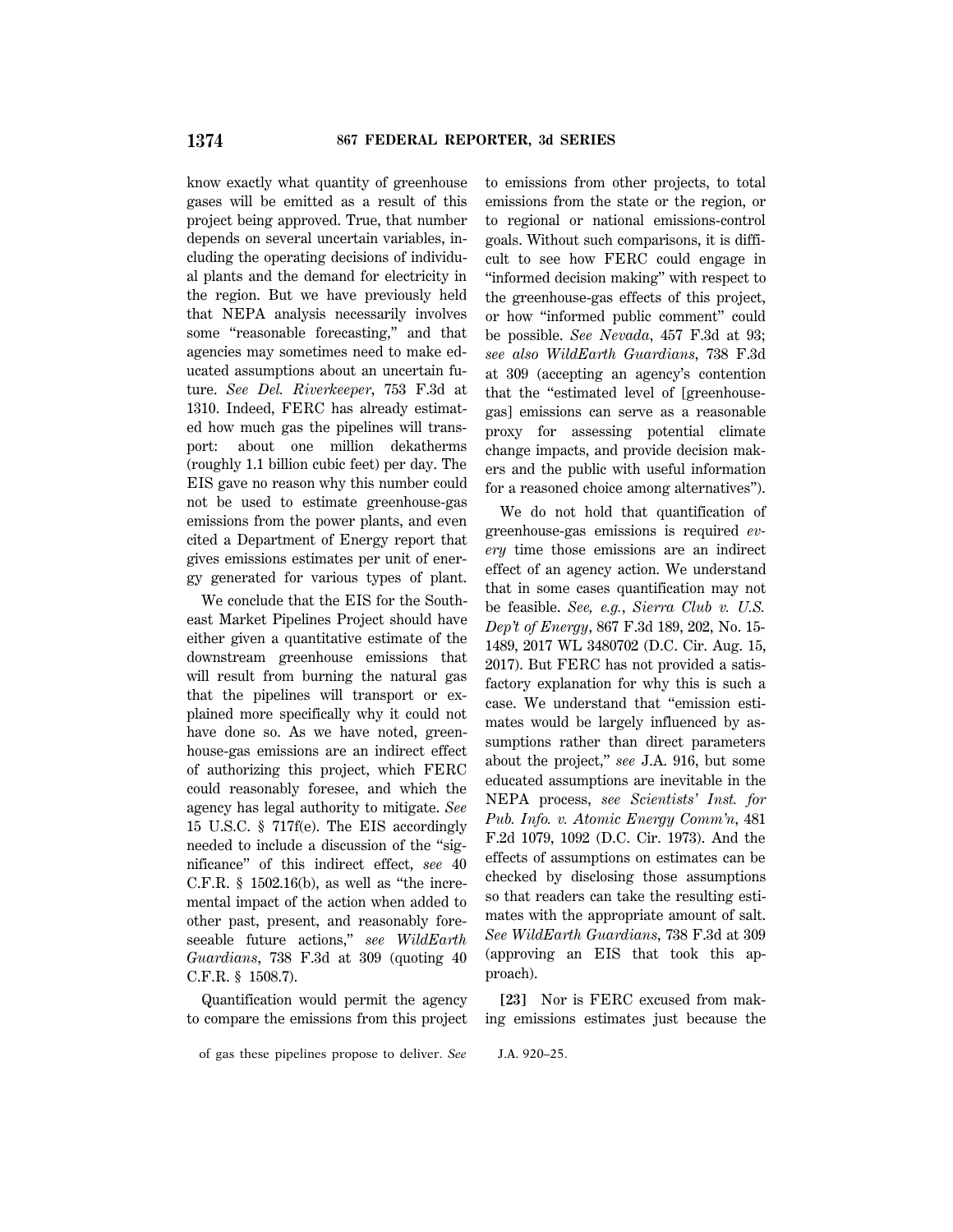emissions in question might be partially offset by reductions elsewhere. We thus do not agree that the EIS was absolved from estimating carbon emissions by the fact that some of the new pipelines' transport capacity will make it possible for utilities to retire dirtier, coal-fired plants. The effects an EIS is required to cover ''include those resulting from actions which may have both beneficial and detrimental effects, even if on balance the agency believes that the effect will be beneficial.'' 40 C.F.R. § 1508.8. In other words, when an agency thinks the good consequences of a project will outweigh the bad, the agency still needs to discuss both the good and the bad. In any case, the EIS itself acknowledges that only ''portions'' of the pipelines' capacity will be employed to reduce coal consumption. *See* J.A. 916. An agency decisionmaker reviewing this EIS would thus have no way of knowing whether total emissions, on net, will be reduced or increased by this project, or what the degree of reduction or increase will be. In this respect, then, the EIS fails to fulfill its primary purpose.

**[24]** We also recognize that the power plants in question will be subject to ''state and federal air permitting processes.'' J.A. 917. But even if we assume that power plants' greenhouse-gas emissions will be subject to regulation in the future, *see* Exec. Order No. 13,783, § 4(a), 82 Fed. Reg. 16,093, 16,095 (Mar. 28, 2017) (instructing the EPA administrator to consider ''whether to revise or withdraw'' federal regulation of these emissions), the existence of permit requirements overseen by another federal agency or state permitting authority cannot substitute for a proper NEPA analysis. *See Calvert Cliffs' Coordinating Comm. v. Atomic Energy Comm'n*, 449 F.2d 1109, 1122–23 (D.C. Cir. 1971). In any event, FERC quantified the project's expected emissions of other air pollutants, despite the fact that the project will presumably comply with the requirements of

the Clean Air Act and state air-pollution laws.

Our discussion so far has explained that FERC must either quantify and consider the project's downstream carbon emissions or explain in more detail why it cannot do so. Sierra Club proposes a further analytical step. The EIS might have tried to link those downstream carbon emissions to particular climate impacts, like a rise in the sea level or an increased risk of severe storms. The EIS explained that there is no standard methodology for making this sort of prediction. *Cf. WildEarth Guardians*, 738 F.3d at 309 (''[C]urrent science does not allow for the specificity demanded'' by environmental challengers.). In its rehearing request, Sierra Club asked FERC to convert emissions estimates to concrete harms by way of the Social Cost of Carbon. This tool, developed by an interagency working group, attempts to value in dollars the long-term harm done by each ton of carbon emitted. But FERC has argued in a previous EIS that the Social Cost of Carbon is not useful for NEPA purposes, because several of its components are contested and because not every harm it accounts for is necessarily "significant'' within the meaning of NEPA. *See EarthReports*, 828 F.3d at 956. We do not decide whether those arguments are applicable in this case as well, because FERC did not include them in the EIS that is now before us. On remand, FERC should explain in the EIS, as an aid to the relevant decisionmakers, whether the position on the Social Cost of Carbon that the agency took in *EarthReports* still holds, and why.

# C

GBA Associates alleges two further flaws in the EIS, but we find neither charge persuasive.

First, the landowners contend that ''FERC has erroneously limited the scope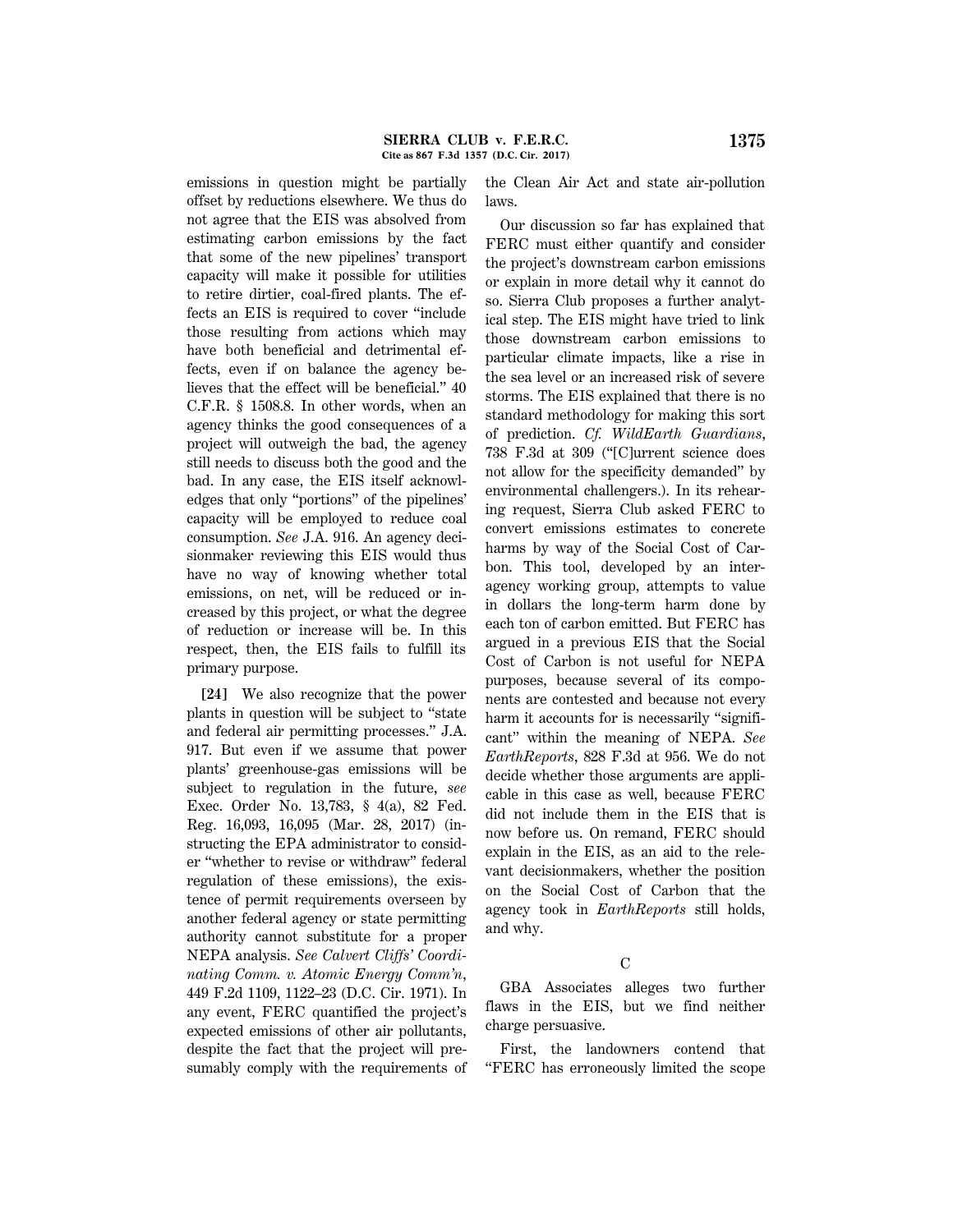of its examination of alternatives'' to the proposed project. GBA Assocs. Br. 21. However, GBA provides no arguments in support of this claim, nor does it cite any reasonable alternatives that FERC failed to consider. As the agency explained, the EIS considered, and ultimately rejected, twelve major route alternatives, as well as the ''no action'' alternative. We defer to the agency's discussion of alternatives, and uphold it "so long as the alternatives are reasonable and the agency discusses them in reasonable detail.'' *Citizens Against Burlington*, 938 F.2d at 196. GBA has given us no reason to reach any other conclusion here.

GBA also accuses FERC of giving too little consideration to the safety risks involved in the construction of the pipeline, and specifically to the fact that in some places, new pipeline will cross, or run alongside, existing pipeline. As GBA's own brief recognizes, though, the EIS recognized and discussed the risk of pipeline crossings, ultimately concluding that some crossings were necessary to minimize impacts on natural resources and homes. GBA's only response is that commenters, including the owner of one of the existing pipelines, submitted letters to FERC expressing safety concerns. But the EIS responded to those comments, and GBA does not explain why the responses were insufficient. Again, NEPA does not require a particular substantive result, like the elimination of all pipeline crossings; it only requires the agency to take a ''hard look'' at the problem. This FERC has done.

#### IV

**[25]** All of these pipelines, of course, are being built for a reason: to make a

**10.** For a highly simplified illustration, suppose that the rate base is \$1 billion and the rate of return allowed is 10%. In that case, the pipeline can earn a total annual return of profit for their shareholders, and their shareholders' shareholders. But the profits they can make are constrained by the Natural Gas Act, the ''fundamental purpose'' of which ''is to protect natural gas consumers from the monopoly power of natural gas pipelines.'' *Nat'l Fuel Gas Supply Corp. v. FERC*, 468 F.3d 831, 833 (D.C. Cir. 2006). FERC carries out that purpose by, among other duties, regulating the rates that a newly authorized pipeline can charge its customers. *See Atl. Ref. Co. v. Pub. Serv. Comm'n*, 360 U.S. 378, 388–91, 79 S.Ct. 1246, 3 L.Ed.2d 1312 (1959). The rate derives from a complicated calculation that boils down to three elements: (1) the pipeline's cost of doing business; (2) the "rate base," which is roughly the total value of the pipeline's assets; and (3) a rate of return, calculated as a percentage of the rate base, that is ''sufficient to ensure that pipeline investors are fairly compensated.'' *See N.C. Utils. Comm'n v. FERC* (*NCUC*), 42 F.3d 659, 661 (D.C. Cir. 1994). These three factors, together, determine the total amount of revenue that a pipeline is entitled to earn through the rates it charges its customers. *See id.***<sup>10</sup>**

Drilling down further, we can see that the rate of return itself has two main components. Like most businesses, a pipeline company is funded by both equity (*i.e.*, investments made by shareholders) and debt. *See NCUC*, 42 F.3d at 661. A pipeline's ratio of equity financing to debt financing is called its "capital structure." *See id.* Typically, equity investors will earn a higher rate of return than debt investors (*i.e.*, creditors) because an equity investment is riskier. *See id.* at 664; *MarkWest Pioneer, LLC*, 125 FERC 161,165, at 127

\$100 million. Thus, if the pipeline's annual costs are \$150 million, then the pipeline can collect total annual revenues of \$250 million, and can set its rates accordingly.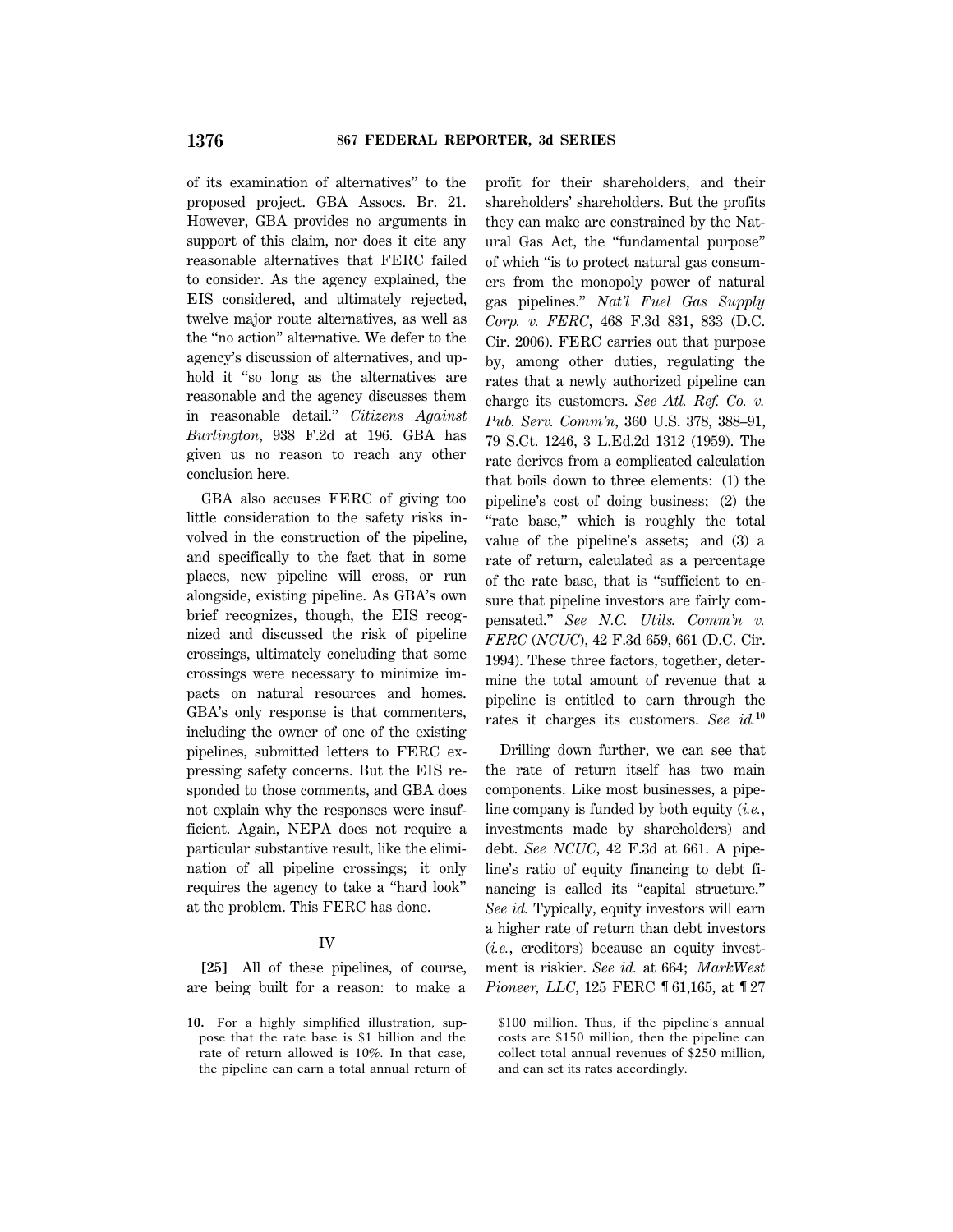(2008). Therefore, all else being equal, the more a pipeline's financing takes the form of equity, the greater the total amount the pipeline will pay its investors, and the higher its rates will be. *See MarkWest*, 125 FERC ¶ 61,165, at ¶ 27. At the same time, the more indebted a pipeline is, the greater the risk to its equity investors, and the greater the return they will expect. *See NCUC*, 42 F.3d at 664. So, deciding on the capital structure, rate of return on equity, and rate of return on debt for a pipeline becomes a delicate balancing act.

In its original application for a Section 7 certificate, Sabal Trail sought to design its rates based on a capital structure with 60% equity and 40% debt. It anticipated that the interest rate on its debt would be 6.2%, and proposed to pay a 14% return to its equity investors. The weighted average of those two rates would yield an overall rate of return of 10.88%.

FERC, however, felt that a 14% rate of return on equity was too high for a pipeline with only 40% debt. (Recall that a high rate of return must be justified by a high investment risk, and that pipelines with less debt are less risky for equity investors.) The agency explained that Sabal Trail could design its rates around a 14% return on equity if it wanted to, but only if it also changed the proposed capital structure. With a 50% equity/50% debt capital structure, FERC explained, a 14% rate of return on equity would be reasonable.

Sierra Club objects to FERC's decision to allow Sabal Trail to base its rates on a ''hypothetical capital structure.'' It argues that, having concluded that Sabal Trail's proposed return on equity was too high, FERC should have either cut the rate of return or denied the pipeline a certificate altogether. We review FERC's capitalstructure decision under the deferential standard of the Administrative Procedure Act, and may disturb that decision only if it is ''arbitrary, capricious, an abuse of discretion, or otherwise not in accordance with law.'' *See NCUC*, 42 F.3d at 663 (quoting 5 U.S.C. § 706(2)(A)).

**[26]** We think that FERC adequately explained its decision to allow Sabal Trail to employ a hypothetical capital structure. FERC's job, when evaluating a proposed rate for a new pipeline, is to see that the pipeline's investors receive a reasonable, but not excessive, return on their investment. *See id.* at 661. The returns must be proportionate to the business and financial risk the investors take on: more risk, more reward. *See id.*; *MarkWest,* 125 FERC ¶ 61,165, at ¶ 27. In the case of pipeline financing, as discussed above, the "risk" for investors depends in part on the pipeline's level of indebtedness, and the ''reward'' is the return on equity. If the risk and reward are out of alignment, there are two ways to fix the problem: decrease the reward by lowering the return on equity, or increase the risk by increasing the pipeline's debt level. FERC determined that with a 14% return on equity, and only 40% debt, the risk and reward would be out of alignment. As FERC explained, by imposing a hypothetical capital structure that raised the debt level to 50%, the agency brought the risk and reward into sync.

Sierra Club's objection stems, in part, from a misunderstanding of FERC's role in the rate-setting process. FERC does not directly control *either* the pipeline's return on equity *or* its capital structure. FERC merely approves the initial rates the pipeline will charge, a price that is based in part on an anticipated return on equity and an anticipated debt level. *See NCUC*, 42 F.3d at 661, 664; *MarkWest*, 125 FERC ¶ 61,165, at ¶¶ 26–27. So whichever methodology FERC chooses for ensuring that risk matches reward—lowering the hypothetical return on equity, or raising the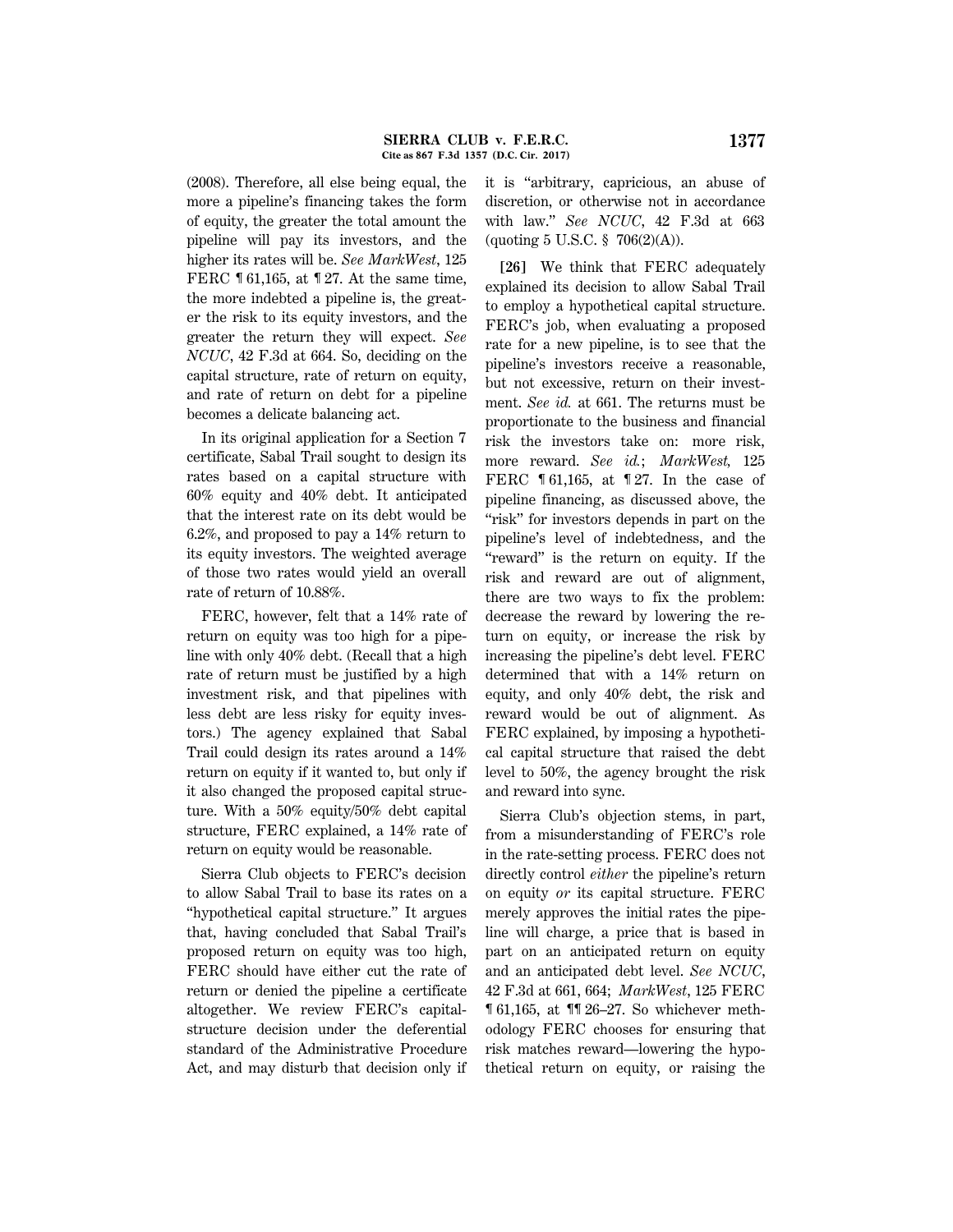hypothetical debt—the practical effect is the same: FERC requires the pipeline to charge a lower rate than it had originally requested.

Nothing in our precedent is to the contrary. Sierra Club claims that in *NCUC* we disapproved FERC's use of a hypothetical capital structure. That's true, but our reasoning there is inapposite here. In that case FERC had used a hypothetical capital structure to *increase*, rather than decrease, the rates the pipeline could charge, and to ''mask an otherwise anomalous[ly high] return as something more appealing.'' *See* 42 F.3d at 664. We expressly recognized, however, that FERC is allowed to do the opposite: use a hypothetical capital structure to *decrease* a pipeline's proposed rates, in the interest of consumer protection. *See id.* FERC has done just that here.

FERC also acted consistently with its own precedent. Its approach in this case was identical to its order in *MarkWest*. *See* 125 FERC ¶ 61,165, at ¶¶ 26–27. There, too, a pipeline proposed a 14% return on equity and a capital structure with 60% equity and 40% debt. FERC saw the proposed return on equity as too high, and rectified the situation by applying a hypothetical capital structure with 50% equity and 50% debt. *See id.* Sierra Club also points to *Panhandle Eastern Pipe Line Co.*, 71 FERC ¶ 61,228 (1995), where FERC explained that its "policy is to use the *actual* capital structure of the entity that does the financing for the regulated pipeline,'' *id.* at 61,827 (emphasis added). But in *Panhandle Eastern* FERC promoted a flexible approach, noting that it ''may use a different capital structure where the actual capital structure is not representative of the pipeline's risk profile.'' *See id.* at 61,828. *Panhandle Eastern* was also decided under section 4 of the Act (which governs existing pipelines), rather than section 7 (new pipelines), and so is silent on what to do when a pipeline does not yet have an "actual capital structure." *Id.* at 61,822, 61,827–28. *Pine Needle LNG Co.*, 77 FERC ¶ 61,229 (1996), is also cited by Sierra Club but supports FERC's position, because it confirms that FERC has the option to ''resort to a hypothetical capital structure if the equity ratio of the actual capitalization is abnormally high,'' *id.* at 61,916.

Though we see nothing arbitrary or capricious in FERC's choice to use a hypothetical capital structure in rate-setting, substantial evidence must support the capital structure FERC ultimately uses in the rate calculation, hypothetical or not. *See NCUC*, 42 F.3d at 663. FERC explained that a 14% return on equity, combined with a 50% equity/50% debt capital structure, was justified because FERC had approved the same combination of capital structure and return on equity in prior cases. We confess to being skeptical that a bare citation to precedent, derived from another case and another pipeline, qualifies as the requisite ''substantial evidence.'' *See NCUC*, 42 F.3d at 664 (citing *Maine Pub. Serv. Co. v. FERC*, 964 F.2d 5, 9 (D.C. Cir. 1992), for the proposition that ''FERC's use of a particular percentage in a ratemaking calculation was not adequately justified by citation of a prior use of the same percentage without further reasoning or explanation'').

However, Sierra Club does not make this argument in its opening brief, confining itself to attacking the use of a hypothetical capital structure more generally. *See* Sierra Club Opening Br. 43 (''FERC has not stated an adequate explanation for allowing a high rate of return based upon a hypothetical capital structure.''); *see also, e.g.*, *Fox v. Gov't of Dist. of Columbia*, 794 F.3d 25, 30 (D.C. Cir. 2015) (''[W]here a litigant has forfeited an argument by not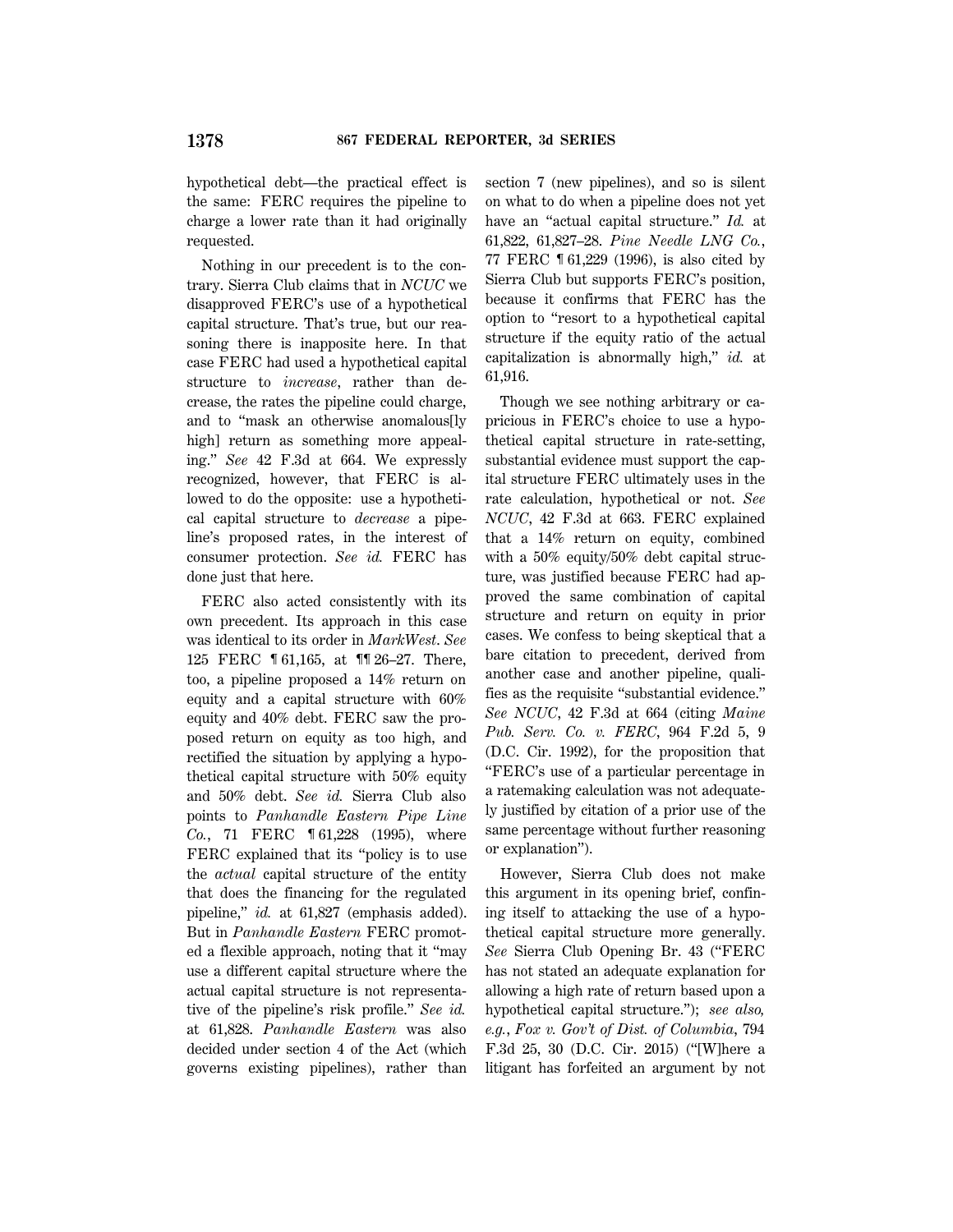raising it in the opening brief, we need not reach it.''). On the arguments presented to us, we see no basis for setting aside FERC's ratemaking determination.

# V

We turn to GBA's two remaining arguments, both of which we find unavailing.

**[27]** The landowners challenge FERC's conclusion that the Southeast Market Pipelines Project will serve the public convenience and necessity. As mentioned previously, a finding that a proposed natural-gas pipeline ''is or will be required by the present or future public convenience and necessity'' is a prerequisite for FERC certification. *See* 15 U.S.C. § 717f(e). The ''public convenience and necessity'' analysis has two components. First, the applicant must show that the project will ''stand on its own financially'' because it meets a ''market need.'' *See Myersville*, 783 F.3d at 1309 (internal quotation marks omitted). The applicant can make this showing by presenting evidence of ''preconstruction contracts'' for gas transportation service. If FERC finds market need, it will then proceed to balance the benefits and harms of the project, and will grant the certificate if the former outweigh the latter. *See id.*

**[28]** The landowner petitioners take issue with FERC's market-need analysis, alleging that this project serves only the profit motive of the pipeline developers, rather than any public need. *See* GBA Opening Br. 28. That argument misunderstands our test. The criterion is ''market need''—whether the pipelines will be selfsupporting—which the applicants here satisfied by showing that 93% of their capacity has already been contracted for. The landowners also assert that the pipeline will be ''redundant as it largely parallels existing pipelines,'' *see* GBA Opening Br. 29, but as FERC found, and the petitioners do not refute, the ''expansion of existing pipelines will not satisfy the identified need,'' *see* J.A. 1101.

**[29]** The landowner petitioners also assert that FERC violated the Government in the Sunshine Act, 5 U.S.C. § 552b, by approving the pipelines' certificates via notational voting, a procedure where the members of a multimember agency cast their votes individually and separately, rather than at a public meeting. But we have expressly approved of notational voting, and held it to be consistent with the Sunshine Act, on multiple occasions. *See R.R. Comm'n of Tex. v. United States*, 765 F.2d 221, 230–31 (D.C. Cir. 1985) (citing cases). ''The Sunshine Act does not require that meetings be held in order to conduct agency business; rather, that statute requires only that, *if* meetings are held, they be open to the public.'' *Id.* at 230 (emphasis added). GBA also suggests that there should be a presumption that meetings are required when controversial issues are under consideration, but we have rejected that exact argument as well. *See id.*

# VI

The petition for review in No. 16–1329 is granted. The orders under review are vacated and remanded to FERC for the preparation of an environmental impact statement that is consistent with this opinion. The petition for review in No. 16–1387 is denied.

## *So ordered.*

BROWN, Circuit Judge, concurring in part and dissenting in part:

I join today's opinion on all issues save the Court's decision to vacate and remand the pipeline certificates on the issue of downstream greenhouse emissions. Case law is clear: When an agency '' 'has no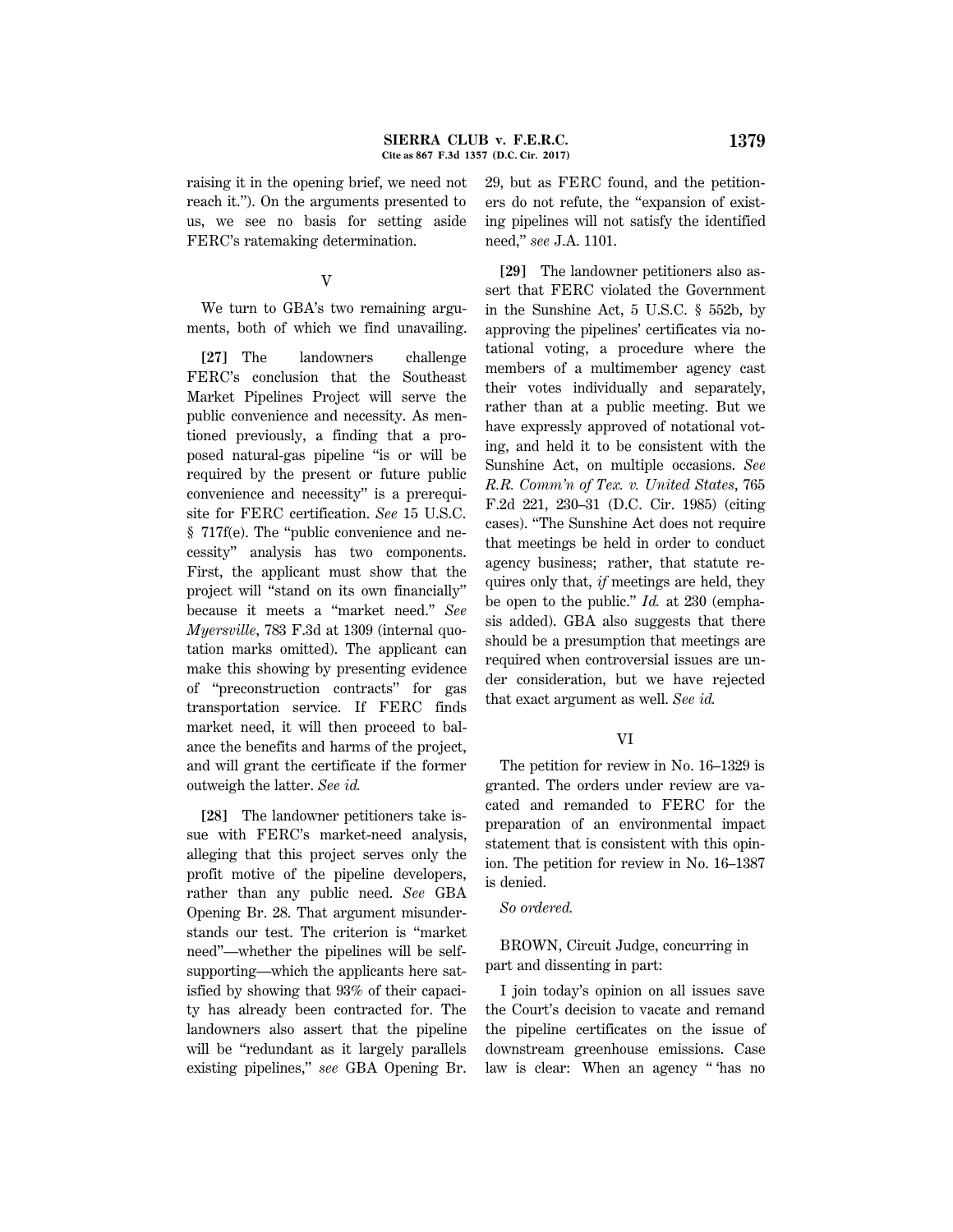ability to prevent a certain effect due to' [its] 'limited statutory authority over the relevant action[ ],' then that action 'cannot be considered a legally relevant cause' '' of an indirect environmental effect under the National Environmental Policy Act (''NEPA''). *Sierra Club (Freeport) v. FERC*, 827 F.3d 36, 47 (D.C. Cir. 2016) (quoting *Dep't of Transp. v. Pub. Citizen*, 541 U.S. 752, 770, 124 S.Ct. 2204, 159 L.Ed.2d 60 (2004)). Thus, when the occurrence of an indirect environmental effect is contingent upon the issuance of a license from a separate agency, the agency under review is not required to address those indirect effects in its NEPA analysis. Although this case seems indistinguishable from earlier precedent, the Court now insists the action taken by the Federal Energy Regulatory Commission (''FERC'' or "the Commission") is the cause of an environmental effect, even though the agency has no authority to prevent the effect. *But see Pub. Citizen*, 541 U.S. at 767, 124 S.Ct. 2204 (holding ''but for'' causation is insufficient to make an agency responsible for a particular effect under NEPA). More significantly, today's opinion completely omits any discussion of the role Florida's state agencies play in the construction and expansion of power plants within the state a question that should be dispositive. Because the Court's holding is legally incorrect and contravenes our duty to examine all arguments presented, I respectfully dissent.

When examining a NEPA claim, our role is limited to ensuring the relevant agency took a ''hard look at the environmental consequences'' of its decisions and ''adequately considered and disclosed the environmental impact of its actions.'' *Balt. Gas & Elec. Co. v. Nat. Res. Def. Council*, 462 U.S. 87, 97–98, 103 S.Ct. 2246, 76 L.Ed.2d 437 (1983). We examine the agency's determinations under the ''deferential rule of reason,'' which governs which environmental impacts the agency must discuss and the ''extent to which it must discuss them.'' *WildEarth Guardians v. Jewell*, 738 F.3d 298, 310 (D.C. Cir. 2013). FERC thus has broad discretion to determine ''whether and to what extent to [discuss environmental impacts] based on the usefulness of any new potential information to [its] decisionmaking process.'' *Pub. Citizen*, 541 U.S. at 767, 124 S.Ct. 2204. Here, FERC declined to engage in an indepth examination of downstream greenhouse gas emissions because there is no causal relationship between approval of the proposed pipelines and the downstream greenhouse emissions; and, even if a causal relationship exists, any additional analysis would not meaningfully contribute to its decisionmaking. Both determinations were reasonable and entitled to deference.

Regarding causation, the Court is correct that NEPA requires an environmental analysis to include indirect effects that are ''reasonably foreseeable,'' *Freeport*, 827 F.3d at 46, but it misunderstands what qualifies as reasonably foreseeable. The Court blithely asserts it is ''not just the journey,'' it is ''also the destination.'' Maj. Op. at 1371. In fact, NEPA is a procedural statute that *is all about* the journey. It compels agencies to consider all environmental effects likely to result from the project under review, but it ''does *not* dictate particular decisional outcomes.'' *Sierra Club v. U.S. Army Corps of Engineers*, 803 F.3d 31, 37 (D.C. Cir. 2015) (emphasis added). The statute therefore ''requires a reasonably close causal relationship between the environmental effect and the alleged cause'' that is ''akin to proximate cause in tort law.'' *Pub. Citizen*, 541 U.S. at 754, 767, 124 S.Ct. 2204. Thus, the fact that the Commission's action is a ''but for'' cause of an environmental effect is insufficient to make it responsible for a particular environmental effect. *Id.* Instead, the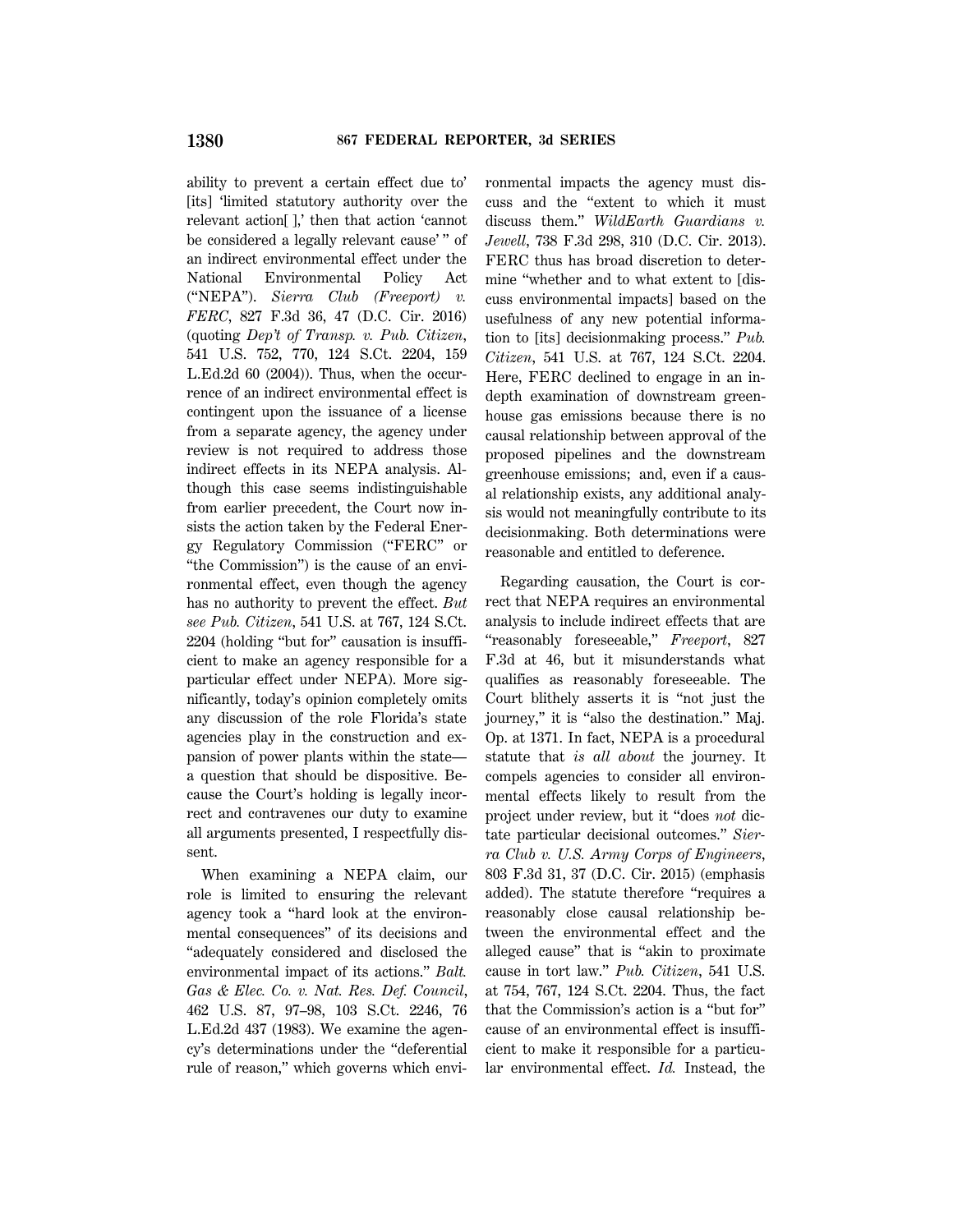effect must be ''sufficiently likely to occur that a person of ordinary prudence would take it into account in reaching a decision.'' *Freeport*, 827 F.3d at 47. There is a further caveat: An effect the agency is powerless to prevent does not fall within NEPA's ambit. Here, the Commission explained in its denial of rehearing that any ''environmental effects resulting from end use emissions from natural gas consumption are generally neither caused by a proposed pipeline (or other natural gas infrastructure) project nor are they reasonably foreseeable consequences of our approval of an infrastructure project.'' JA 1330. FERC's conclusion is both logical and consistent with this Court's precedent. While the Court concludes FERC's approval of the proposed pipelines will be the cause of greenhouse gas emissions because a significant portion of the natural gas transported through the pipeline will be burned at power plants, *see* Maj. Op. at 1371, the truth is that FERC has no control over whether the power plants that will emit these greenhouse gases will come into existence or remain in operation.

In several recent cases, petitioners sought review of a downstream environmental effect that fell within the oversight of another agency. We held the occurrence of a downstream environmental effect, contingent upon the issuance of a license from another agency with the sole authority to authorize the source of those downstream effects, cannot be attributed to the Commission; its actions ''cannot be considered a legally relevant cause of the effect for NEPA purposes.'' *See Freeport*, 827 F.3d at 47; *Sierra Club (Sabine Pass) v. FERC*, 827 F.3d 59, 68 (D.C. Cir. 2016); *EarthReports, Inc. v. FERC*, 828 F.3d 949, 952 (D.C. Cir. 2016); *see also Sierra Club v. FERC*, 672 Fed.Appx. 38, 39 (D.C. Cir. 2016). In *Freeport*, for example, the petitioners argued the Commission failed to adequately consider the downstream

greenhouse gas emissions that would result from increased exports of natural gas because the Commission authorized construction of a natural gas export facility. We said the Commission's NEPA analysis did not have to address these downstream effects because the Department of Energy (''DOE'') had the ''sole authority to license the export of any natural gas going through [the export facility].'' *See Freeport*, 827 F.3d at 47; *see also EarthReports*, 828 F.3d at 955. Relying on binding precedent from the Supreme Court, we reasoned causation could not exist where an agency '' 'has no ability to prevent a certain effect due to' that agency's 'limited statutory authority over the relevant action.' '' *Freeport*, 827 F.3d at 47 (quoting *Pub. Citizen*, 541 U.S. at 770, 124 S.Ct. 2204) (alteration omitted); *see also EarthReports*, 828 F.3d at 955.

This case presents virtually identical circumstances. Under the Florida Electrical Power Plant Siting Act, ''a power plant cannot be built unless a site certification is obtained'' from the Florida Power Plant Siting Board (''the Board''). *Ecodyne Cooling Div. of Ecodyne Corp. v. City of Lakeland*, 893 F.2d 297, 299 (11th Cir. 1990) (citing Fla. Stat. §§ 403.506, 403.511). ''Such certification constitutes the sole license for a power plant's construction and operation.'' *Id.* (citing Fla. Stat. § 403.511); *see also Seminole Tribe of Fla. v. Hendry Cty.*, 114 So.3d 1073, 1075 (Fla. Dist. Ct. App. 2013) (''It is clear from this statutory language that the [Florida Electrical Power Plant Siting Act] is a centrally coordinated, one-stop licensing process.''). Accordingly, no power plant is built or expanded in the state of Florida and consequently no greenhouse gases are emitted from Florida power plants—without the Board's approval. *See* Fla. Stat. § 403.506(1) (stating no power plant may be constructed or expanded ''without first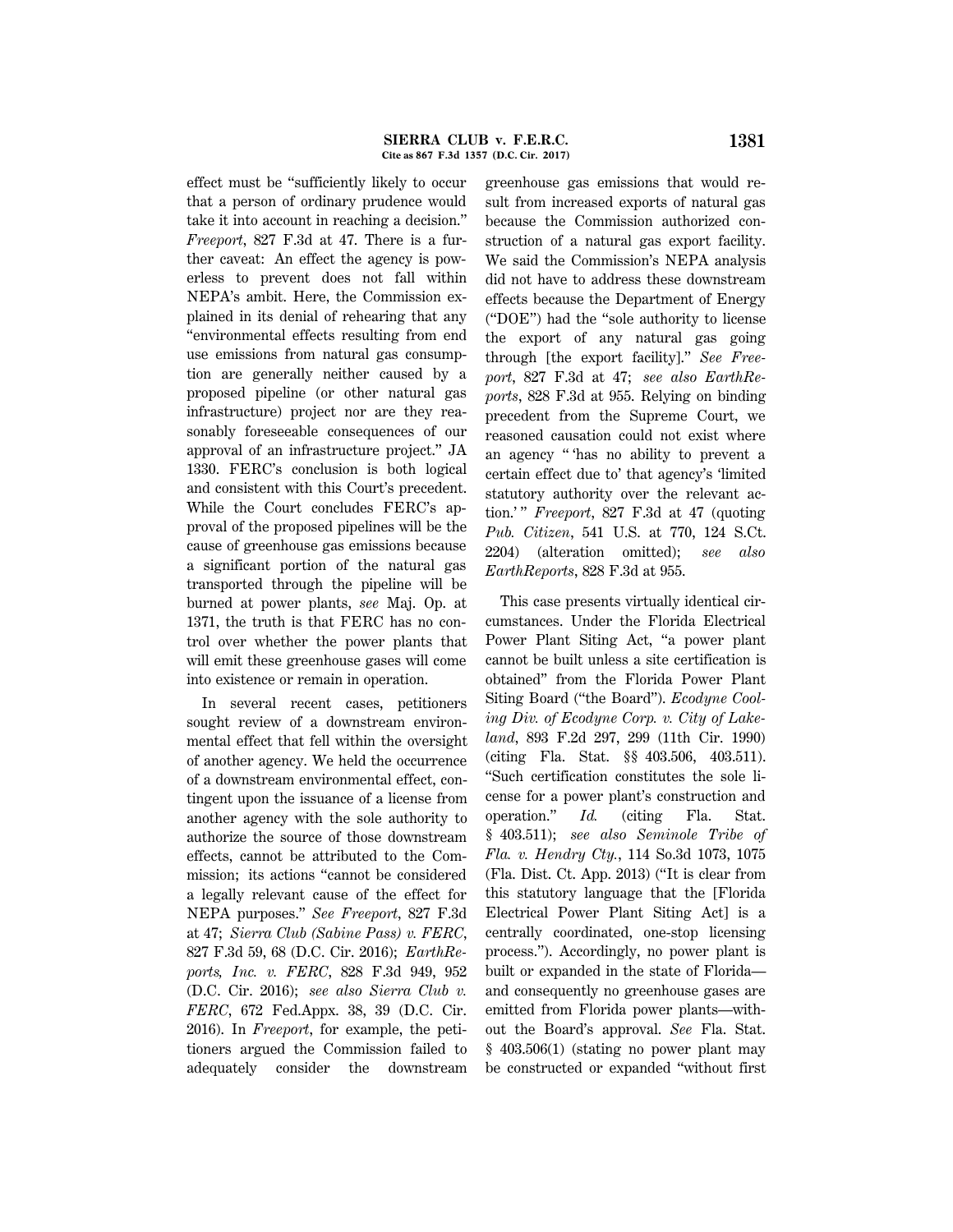obtaining certification'' from the Board). This breaks the chain of causation. *See Pub. Citizen*, 541 U.S. at 754, 124 S.Ct. 2204 (analogizing the NEPA causal relationship to ''proximate cause in tort law''). NEPA does not require FERC to address indirect environmental effects resulting from the Board's licensing decision. *See Freeport*, 827 F.3d at 47–48 (holding the Commission need not address downstream environmental effects if ''triggering [the] chain of events'' leading to those effects requires the "critical ... intervening action'' of another agency).

Despite this clearly-controlling case law and the exclusive authority of the state Board to license the construction and expansion of power plants in Florida, the Court concludes FERC's approval of the pipeline is a ''legally relevant cause'' of the greenhouse gas emissions from the Florida power plants. *See* Maj. Op. at 1372. But its attempt to explain why NEPA operates more expansively when applied to pipelines compared to export terminals, as well as its arguments as to why the Florida Board should be treated differently than DOE under NEPA, are both ultimately unpersuasive. Both projects qualify as ''major [f]ederal actions significantly affecting the quality of the human environment,"  $42$ U.S.C. § 4332(C), so there is no reason why NEPA's requirement to consider indirect environmental effects would not apply equally to both. Moreover, nothing in the statutory language empowering the Commission to regulate export terminals and pipelines suggests the Commission's authority is more limited in one circumstance than another. Congress has granted the Commission ''the exclusive authority to approve or deny an application for the siting, construction, expansion, or operation of an [export] terminal," 15 U.S.C. § 717b(e)(1), and to impose any conditions on those terminals the Commission finds to be ''necessary or appropriate," *id.* § 717b(e)(3)(A). Thus, the Commission has the power to approve or deny the construction and operation of export terminals subject to any conditions it wishes to impose. Likewise, Congress requires any applicant seeking to construct or extend natural gas transportation facilities to obtain a ''certificate of public convenience and necessity'' from the Commission. *Id.* § 717f(c)(1)(A). The Commission ''shall'' issue a certificate if ''the applicant is able and willing properly to do the acts and to perform the service proposed'' and if the proposed service or construction "is or will be required by the present or future public convenience and necessity.'' *Id.* § 717f(e). FERC also has the ''power to attach to the issuance of the certificate ... such reasonable terms and conditions as the public convenience and necessity may require." *Id.* Accordingly, nothing in the text of either statute empowers the Commission to entirely deny the construction of an export terminal or the issuance of a certificate based solely on an adverse indirect environmental effect regulated by another agency. *See id.* §§ 717b(e), 717f(e).

The actual distinction between this case and the DOE cases discussed above is doctrinally invisible. We stated in *Freeport* that ''[i]n the specific circumstances where  $\ldots$  an agency has no ability to prevent a certain effect due to that agency's limited statutory authority over the relevant action, then that action cannot be considered a legally relevant 'cause' of the effect for NEPA purposes.'' 827 F.3d at 47. Those ''specific circumstances'' exist here. FERC's statutory authority is limited by the fact that the Board, not FERC, has the ''sole authority'' to authorize or prohibit the construction or expansion of power plants in Florida. *See id.* at 48. If this Court wishes to apply the ''touchstone of *Public Citizen*'' that ''[a]n agency has no obligation to gather or consider environ-